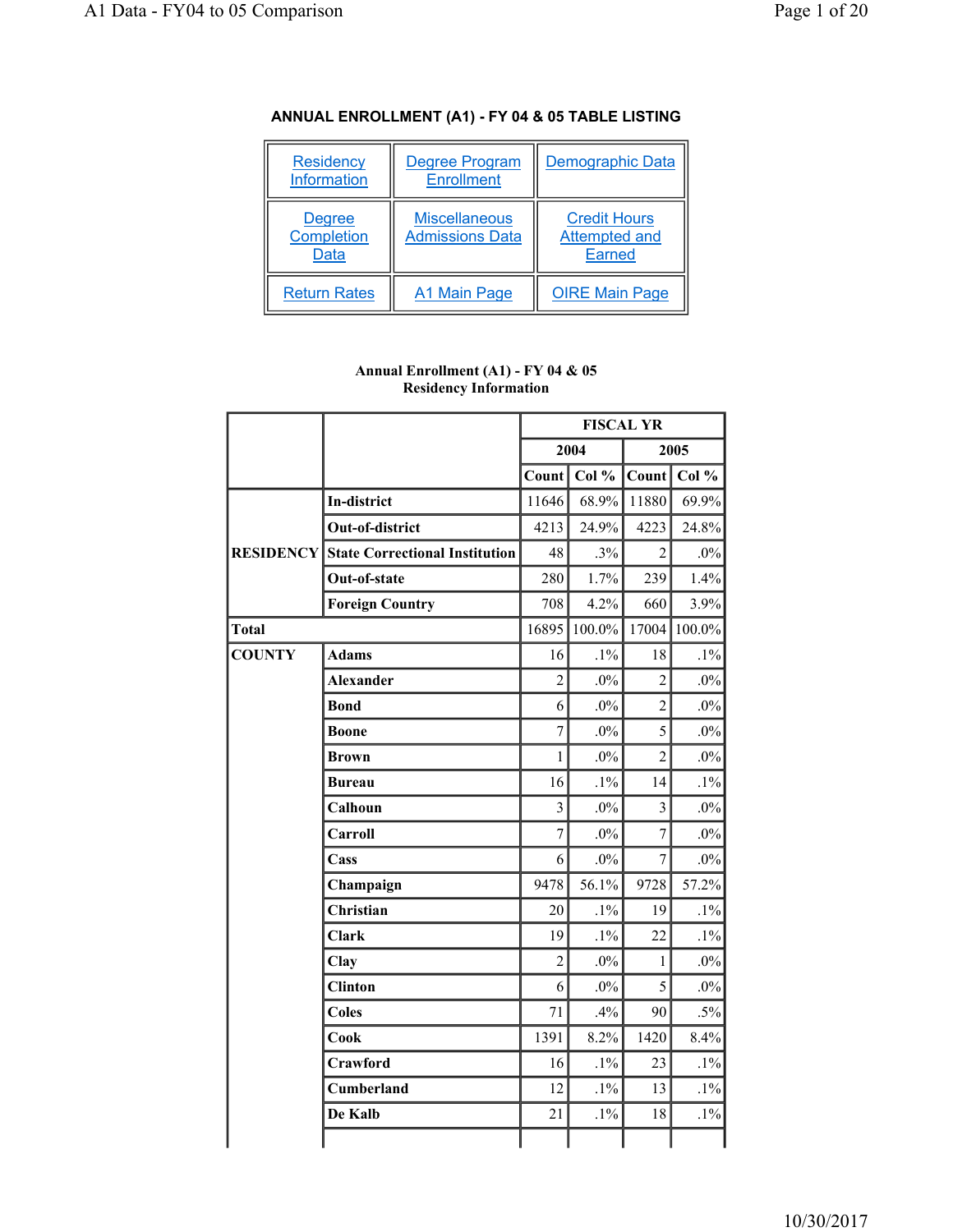| De Witt           | 152            | $.9\%$ | 153            | $.9\%$ |
|-------------------|----------------|--------|----------------|--------|
| <b>Douglas</b>    | 554            | 3.3%   | 549            | 3.2%   |
| Du Page           | 222            | 1.3%   | 190            | 1.1%   |
| <b>Edgar</b>      | 55             | .3%    | 58             | $.3\%$ |
| <b>Edwards</b>    | 6              | $.0\%$ | 10             | $.1\%$ |
| Effingham         | 51             | .3%    | 55             | .3%    |
| Fayette           | 10             | $.1\%$ | 9              | $.1\%$ |
| Ford              | 485            | 2.9%   | 469            | 2.8%   |
| Franklin          | 5              | $.0\%$ | 7              | $.0\%$ |
| <b>Fulton</b>     | 14             | $.1\%$ | 8              | $.0\%$ |
| Gallatin          | $\overline{c}$ | $.0\%$ | 1              | $.0\%$ |
| Greene            | 5              | $.0\%$ | $\overline{4}$ | $.0\%$ |
| Grundy            | 12             | $.1\%$ | 11             | $.1\%$ |
| <b>Hamilton</b>   |                |        | 1              | $.0\%$ |
| <b>Hancock</b>    | 9              | $.1\%$ | 6              | $.0\%$ |
| <b>Henderson</b>  |                |        | $\overline{2}$ | $.0\%$ |
| <b>Henry</b>      | 17             | $.1\%$ | 16             | $.1\%$ |
| <b>Iroquois</b>   | 262            | 1.6%   | 272            | 1.6%   |
| <b>Jackson</b>    | 17             | $.1\%$ | 14             | $.1\%$ |
| <b>Jasper</b>     | 10             | $.1\%$ | $\overline{4}$ | $.0\%$ |
| <b>Jefferson</b>  | 13             | $.1\%$ | 3              | $.0\%$ |
| <b>Jersey</b>     | 6              | $.0\%$ | 8              | $.0\%$ |
| <b>Jo Daviess</b> | 5              | $.0\%$ | $\overline{2}$ | $.0\%$ |
| Johnson           | 1              | $.0\%$ | $\overline{c}$ | $.0\%$ |
| Kane              | 86             | $.5\%$ | 70             | .4%    |
| <b>Kankakee</b>   | 74             | .4%    | 71             | .4%    |
| Kendall           | 5              | $.0\%$ | 10             | $.1\%$ |
| Knox              | 25             | $.1\%$ | 23             | $.1\%$ |
| Lake              | 150            | .9%    | 158            | .9%    |
| La Salle          | 33             | $.2\%$ | 42             | .2%    |
| Lawrence          | 4              | $.0\%$ | 6              | $.0\%$ |
| Lee               | 9              | $.1\%$ | 10             | $.1\%$ |
| Livingston        | 171            | 1.0%   | 138            | $.8\%$ |
| Logan             | 27             | $.2\%$ | 28             | $.2\%$ |
| McDonough         | 13             | $.1\%$ | 10             | $.1\%$ |
| <b>McHenry</b>    | 51             | $.3\%$ | 49             | $.3\%$ |
| McLean            | 362            | 2.1%   | 393            | 2.3%   |
| Macon             | 145            | .9%    | 172            | 1.0%   |
| Macoupin          | 20             | $.1\%$ | 10             | $.1\%$ |
| <b>Madison</b>    | 54             | .3%    | 52             | .3%    |
| <b>Marion</b>     | 10             | $.1\%$ | 13             | $.1\%$ |
| <b>Marshall</b>   | $\overline{4}$ | $.0\%$ |                |        |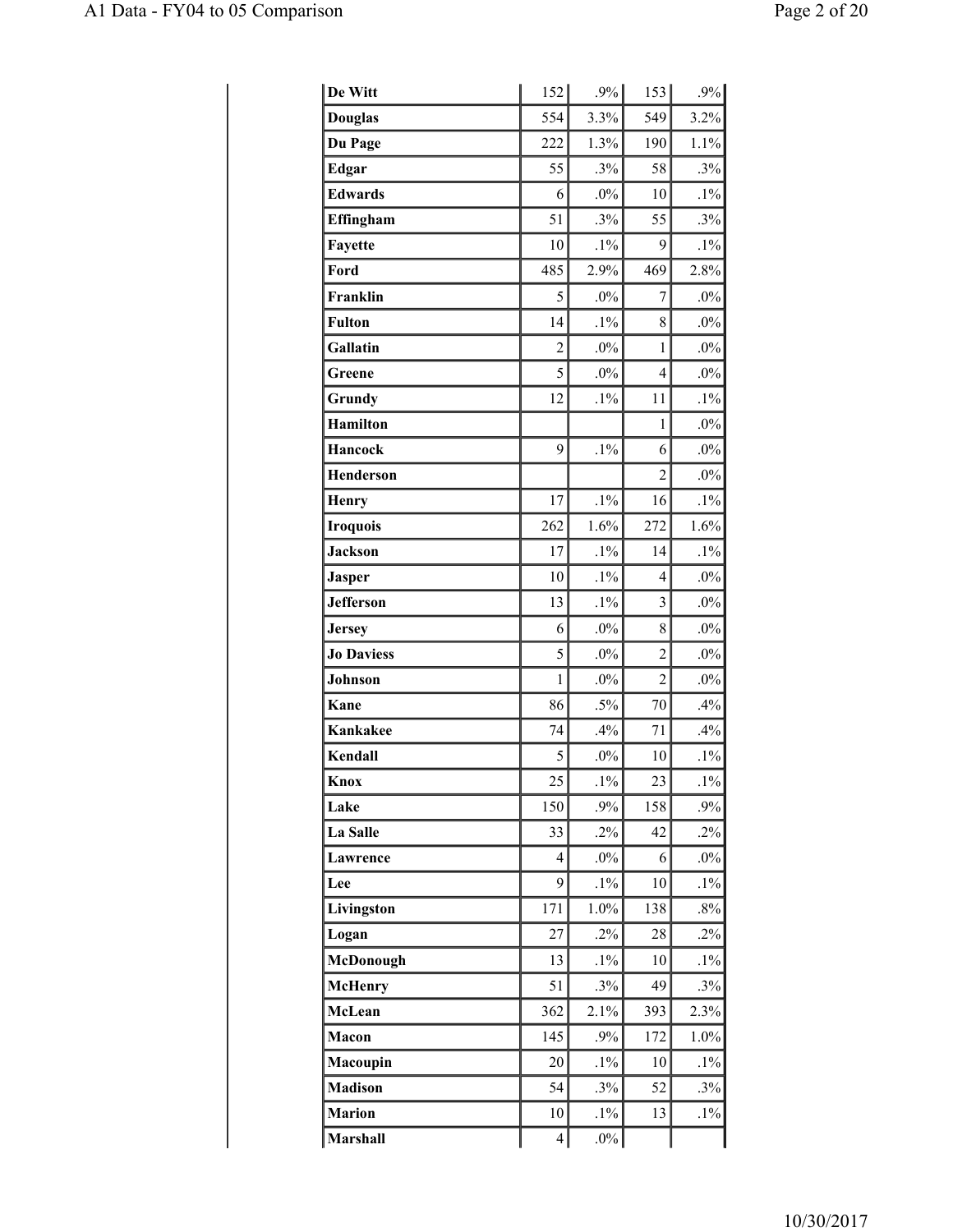|              | <b>Mason</b>            | 7                       | $.0\%$ | 11                      | $.1\%$  |
|--------------|-------------------------|-------------------------|--------|-------------------------|---------|
|              | Massac                  | $\overline{2}$          | $.0\%$ | $\mathbf{1}$            | $.0\%$  |
|              | Menard                  | 5                       | $.0\%$ | 8                       | $.0\%$  |
|              | Mercer                  | $\overline{4}$          | $.0\%$ | 5                       | $.0\%$  |
|              | Monroe                  | 9                       | $.1\%$ | 6                       | $.0\%$  |
|              | <b>Montgomery</b>       | 12                      | $.1\%$ | 12                      | $.1\%$  |
|              | Morgan                  | 22                      | $.1\%$ | 27                      | $.2\%$  |
|              | Moultrie                | 9                       | $.1\%$ | 13                      | $.1\%$  |
|              | Ogle                    | 14                      | $.1\%$ | 13                      | $.1\%$  |
|              | Peoria                  | 64                      | .4%    | 54                      | $.3\%$  |
|              | Perry                   | $\overline{c}$          | $.0\%$ | $\mathbf{1}$            | $.0\%$  |
|              | Piatt                   | 615                     | 3.6%   | 622                     | 3.7%    |
|              | Pike                    | 9                       | $.1\%$ | 6                       | $.0\%$  |
|              | Pulaski                 | $\mathbf{1}$            | $.0\%$ | $\overline{\mathbf{3}}$ | $.0\%$  |
|              | Putnam                  | 6                       | $.0\%$ | $\tau$                  | $.0\%$  |
|              | Randolph                | 7                       | $.0\%$ | $\tau$                  | $.0\%$  |
|              | Richland                | 9                       | $.1\%$ | 6                       | $.0\%$  |
|              | <b>Rock Island</b>      | 19                      | $.1\%$ | 27                      | $.2\%$  |
|              | St. Clair               | 52                      | .3%    | 51                      | .3%     |
|              | <b>Saline</b>           | 6                       | $.0\%$ | 4                       | $.0\%$  |
|              | Sangamon                | 101                     | .6%    | 102                     | $.6\%$  |
|              | Schuyler                | $\overline{3}$          | $.0\%$ | 3                       | $.0\%$  |
|              | <b>Scott</b>            | $\overline{4}$          | $.0\%$ | 5                       | $.0\%$  |
|              | <b>Shelby</b>           | 23                      | $.1\%$ | 13                      | $.1\%$  |
|              | <b>Stark</b>            | 5                       | $.0\%$ | $\mathfrak{Z}$          | $.0\%$  |
|              | <b>Stephenson</b>       | 12                      | $.1\%$ | 11                      | $.1\%$  |
|              | <b>Tazewell</b>         | 47                      | .3%    | 39                      | $.2\%$  |
|              | Vermilion               | 267                     | 1.6%   | 314                     | $1.8\%$ |
|              | Wabash                  | 3                       | $.0\%$ | 3                       | $.0\%$  |
|              | Warren                  | 10                      | $.1\%$ | 12                      | $.1\%$  |
|              | Washington              | $\overline{c}$          | $.0\%$ | 4                       | $.0\%$  |
|              | Wayne                   | 5                       | $.0\%$ | 11                      | $.1\%$  |
|              | White                   | $\overline{3}$          | $.0\%$ | 5                       | $.0\%$  |
|              | Whiteside               | 24                      | $.1\%$ | 14                      | $.1\%$  |
|              | Will                    | 161                     | 1.0%   | 122                     | .7%     |
|              | Williamson              | $\overline{\mathbf{3}}$ | $.0\%$ | 4                       | $.0\%$  |
|              | Winnebago               | 43                      | .3%    | 29                      | $.2\%$  |
|              | Woodford                | 13                      | $.1\%$ | 17                      | $.1\%$  |
|              | Correct/OOState/Foreign | 1036                    | 6.1%   | 901                     | 5.3%    |
| Total        |                         | 16895                   | 100.0% | 17004                   | 100.0%  |
| <b>STATE</b> | <b>Not Reported</b>     | 23                      | $.1\%$ | 33                      | $.2\%$  |
|              |                         |                         |        |                         |         |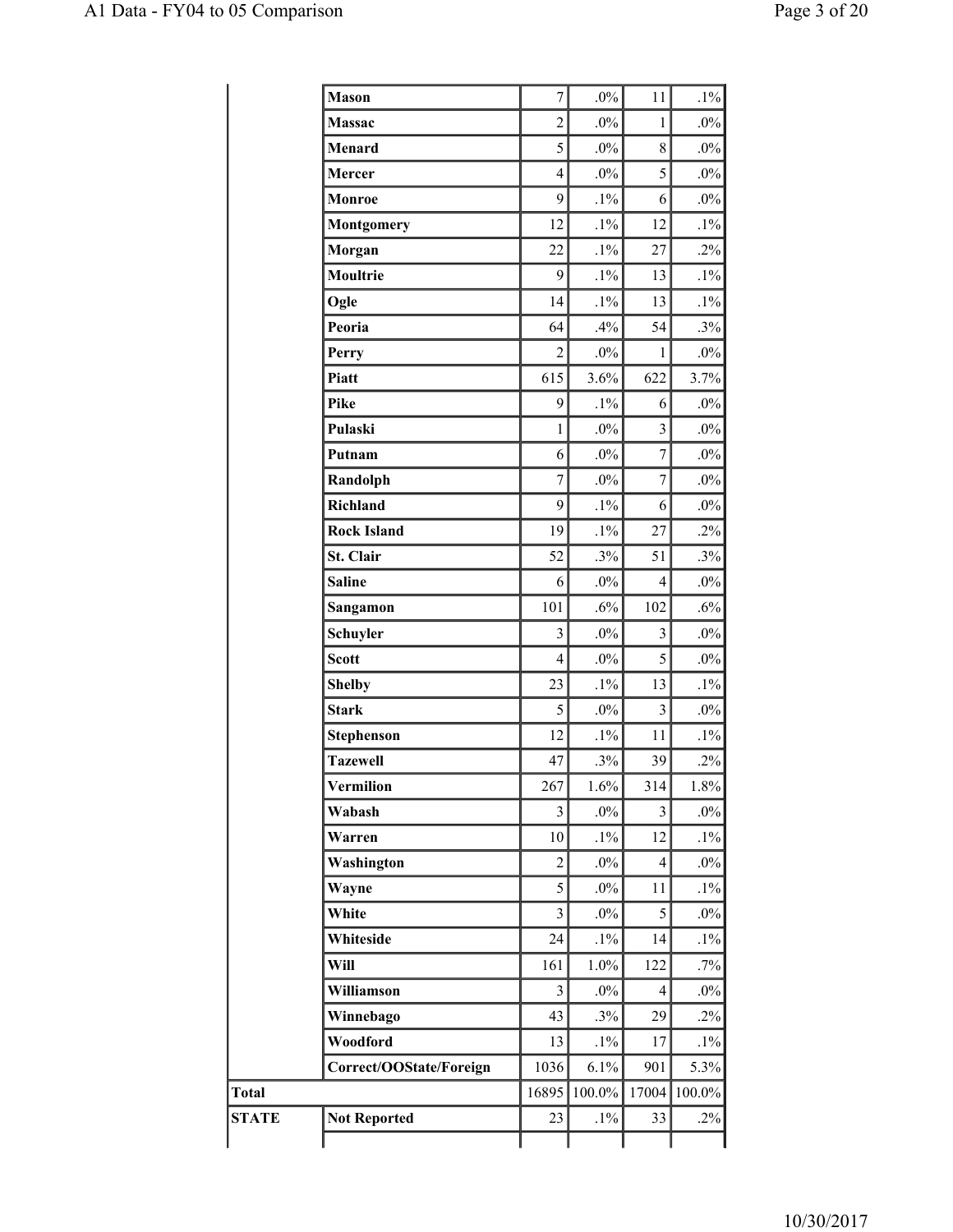| <b>Alabama</b>        | 3              | $.0\%$ | 5              | $.0\%$ |
|-----------------------|----------------|--------|----------------|--------|
| <b>Alaska</b>         |                |        | $\overline{2}$ | $.0\%$ |
| Arizona               | $\overline{4}$ | .0%    | $\overline{2}$ | $.0\%$ |
| <b>Arkansas</b>       | 1              | $.0\%$ | $\overline{2}$ | $.0\%$ |
| California            | 19             | $.1\%$ | 14             | $.1\%$ |
| Colorado              | 5              | .0%    | $\overline{c}$ | .0%    |
| Connecticut           | $\mathbf{1}$   | $.0\%$ | 5              | $.0\%$ |
| Florida               | 16             | $.1\%$ | 13             | $.1\%$ |
| Georgia               | 10             | $.1\%$ | 4              | .0%    |
| Idaho                 |                |        | 1              | $.0\%$ |
| <b>Illinois</b>       | 15904          | 94.1%  | 16104          | 94.7%  |
| Indiana               | 40             | $.2\%$ | 33             | .2%    |
| Iowa                  | 5              | $.0\%$ | 4              | $.0\%$ |
| <b>Kansas</b>         | 5              | $.0\%$ | 1              | $.0\%$ |
| Kentucky              | 15             | $.1\%$ | $\overline{4}$ | $.0\%$ |
| Louisiana             | 1              | $.0\%$ |                |        |
| Maryland              | 6              | $.0\%$ | 4              | $.0\%$ |
| <b>Massachusetts</b>  | $\overline{c}$ | $.0\%$ | $\overline{4}$ | $.0\%$ |
| Michigan              | 10             | $.1\%$ | 3              | $.0\%$ |
| Minnesota             | $\mathbf{1}$   | .0%    | $\overline{4}$ | $.0\%$ |
| <b>Mississippi</b>    | $\overline{c}$ | $.0\%$ | 3              | $.0\%$ |
| Missouri              | 20             | $.1\%$ | 13             | $.1\%$ |
| <b>Nebraska</b>       | 3              | $.0\%$ | 3              | $.0\%$ |
| <b>Nevada</b>         | $\mathbf{1}$   | .0%    | $\overline{2}$ | .0%    |
| <b>New Hampshire</b>  | $\mathbf{1}$   | $.0\%$ | $\mathbf{1}$   | $.0\%$ |
| <b>New Jersey</b>     | 6              | $.0\%$ | 5              | $.0\%$ |
| <b>New Mexico</b>     | 3              | $.0\%$ | $\overline{c}$ | $.0\%$ |
| <b>New York</b>       | 16             | $.1\%$ | 9              | $.1\%$ |
| <b>North Carolina</b> | 3              | $.0\%$ | 3              | $.0\%$ |
| <b>North Dakota</b>   |                |        | $\mathbf{1}$   | $.0\%$ |
| Ohio                  | 9              | $.1\%$ | 8              | $.0\%$ |
| Oklahoma              | 3              | $.0\%$ | 2              | $.0\%$ |
| Oregon                | $\overline{c}$ | $.0\%$ | $\overline{c}$ | $.0\%$ |
| Pennsylvania          | $\overline{c}$ | $.0\%$ | 5              | $.0\%$ |
| <b>S</b> Carolina     | $\mathbf{1}$   | $.0\%$ | 1              | $.0\%$ |
| <b>S</b> Dakota       |                |        | $\mathbf{1}$   | $.0\%$ |
| <b>Tennessee</b>      | 13             | $.1\%$ | 10             | $.1\%$ |
| <b>Texas</b>          | 10             | $.1\%$ | 12             | $.1\%$ |
| Vermont               | $\mathbf{1}$   | $.0\%$ |                |        |
| Virginia              | 5              | $.0\%$ | 8              | $.0\%$ |
| Washington            | $\mathbf{1}$   | $.0\%$ | 1              | $.0\%$ |
| Wisconsin             | 12             | $.1\%$ | 8              | $.0\%$ |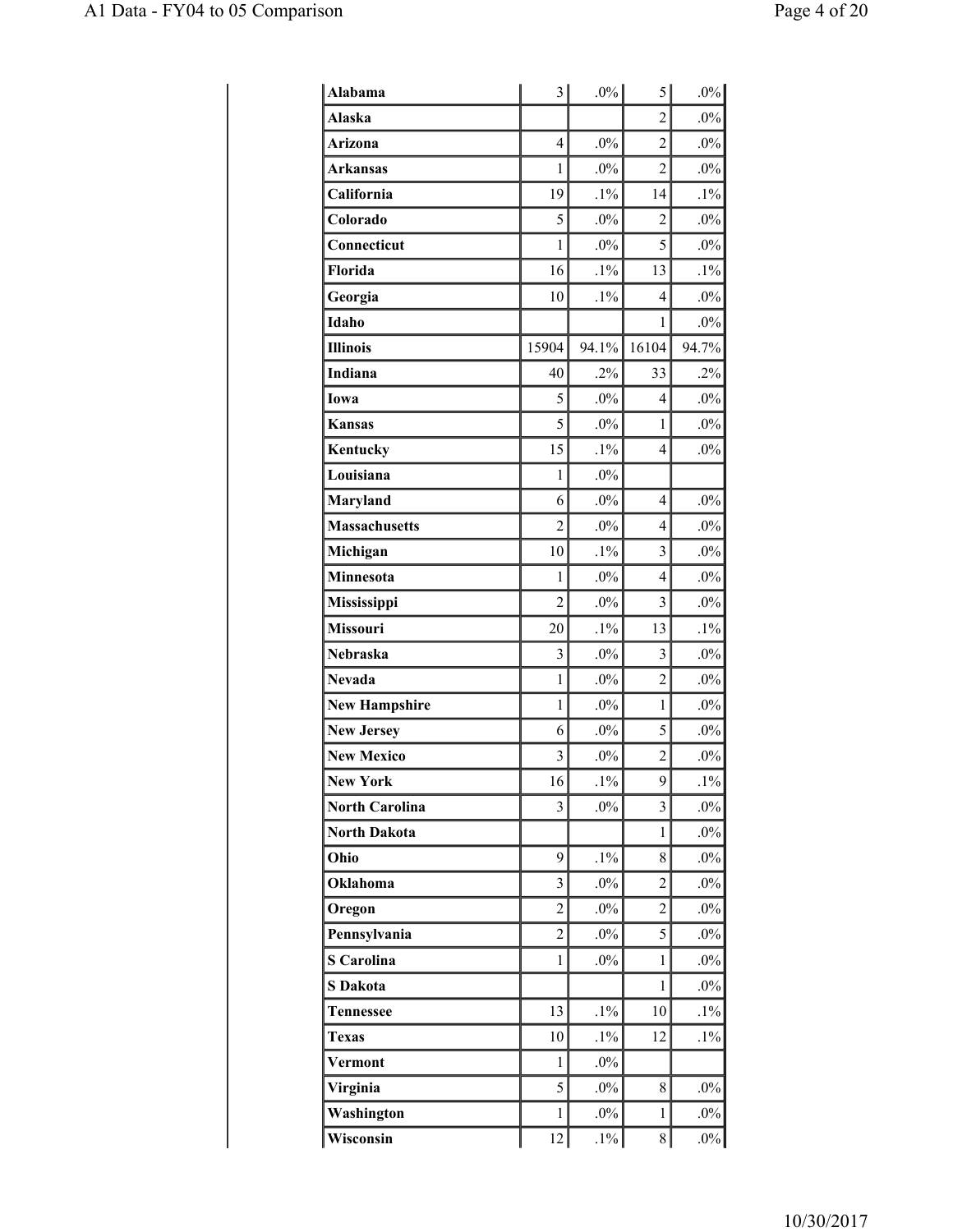return

|                                                                                                                     | Wyoming |  | $0\%$                           |  |  |  |
|---------------------------------------------------------------------------------------------------------------------|---------|--|---------------------------------|--|--|--|
|                                                                                                                     | Foreign |  | 708 4.2% 660 3.9%               |  |  |  |
| Total                                                                                                               |         |  | 16895   100.0%   17004   100.0% |  |  |  |
| Source: $p:\data\iccb\a1\a1fy05$ .sps<br>Prepared by the Office of Institutional Research and Evaluation; 08 Aug 05 |         |  |                                 |  |  |  |

#### to top

## **FISCAL YR 2004 2005** Count | Col % | Count | Col % **PROGRAM B ABGAAS** 2 .0% 2 .0% **B ABKAAS** | 5 .0% 8 .0% **B ABLAAS**  $\begin{vmatrix} 46 & .3\% & 117 \end{vmatrix}$  .7% **B ABMAAS**  $\begin{vmatrix} 35 & 2\% & 29 \end{vmatrix}$  .2% **B ABRAAS**  $\begin{bmatrix} 5 & 0 \\ 0 & 6 \end{bmatrix}$  6 .0% **B ABTAAS** 11 .1% 12 .1% **B ACCAAS** | 155 .9% 202 1.2% **B ACCCER** | 19 .1% 30 .2% **B AGBCER** | 7 .0% 4 .0% **B CCPAAS** 3 .0% 6 .0% **B CMSAAS**  $\begin{vmatrix} 12 & 1\% & 7 \end{vmatrix}$  .0% **B CPLAAS**  $\begin{bmatrix} 5 & 0 \\ 0 & 5 \end{bmatrix}$  5 .0% **B CPMAAS**  $\begin{vmatrix} 4 & 0\% & 2 & 0\% \end{vmatrix}$ **B CSMCER** 2 .0% **B CSSAAS** 6 .0% 3 .0% **B ECMAAS** 7 .0% 2 .0% **B EQMAAS**  $\begin{vmatrix} 21 & 1\% & 25 \end{vmatrix}$  .1% **B EQMCER** 3 .0% 3 .0% **B GISAAS**  $\begin{vmatrix} 1 & 0 \\ 0 & 1 \end{vmatrix}$  .0% 1 .0% **B GISCER**  $\begin{bmatrix} 1 & 0\% & 4 & 0\% \end{bmatrix}$ **B HIFCER** 8 .0% 6 .0% **B HIHAAS** 35 .2% 31 .2% **B HIMCER**  $\begin{vmatrix} 3 & 0 \\ 0 & 3 \end{vmatrix}$   $\begin{vmatrix} 0 & 3 \\ 0 & 0 \end{vmatrix}$   $\begin{vmatrix} 0 & 0 \\ 0 & 0 \end{vmatrix}$ **B HIRAAS**  $\begin{bmatrix} 56 & .3\% \\ 0 & .3\% \end{bmatrix}$  56 .3% **B INDCER** 26 .2% 22 .1% **B INTCER** | 5 .0% 6 .0% **B IPRCER** 1 .0% **B MGTAAS**  $\begin{bmatrix} 194 \\ 1.1\% \end{bmatrix}$  220 1.3% **B MKTAAS**  $\begin{vmatrix} 49 & 3\% \\ 49 & 55 \end{vmatrix}$  .3%

#### **Annual Enrollment (A1) - FY 04 & 05 Degree Program Enrollment**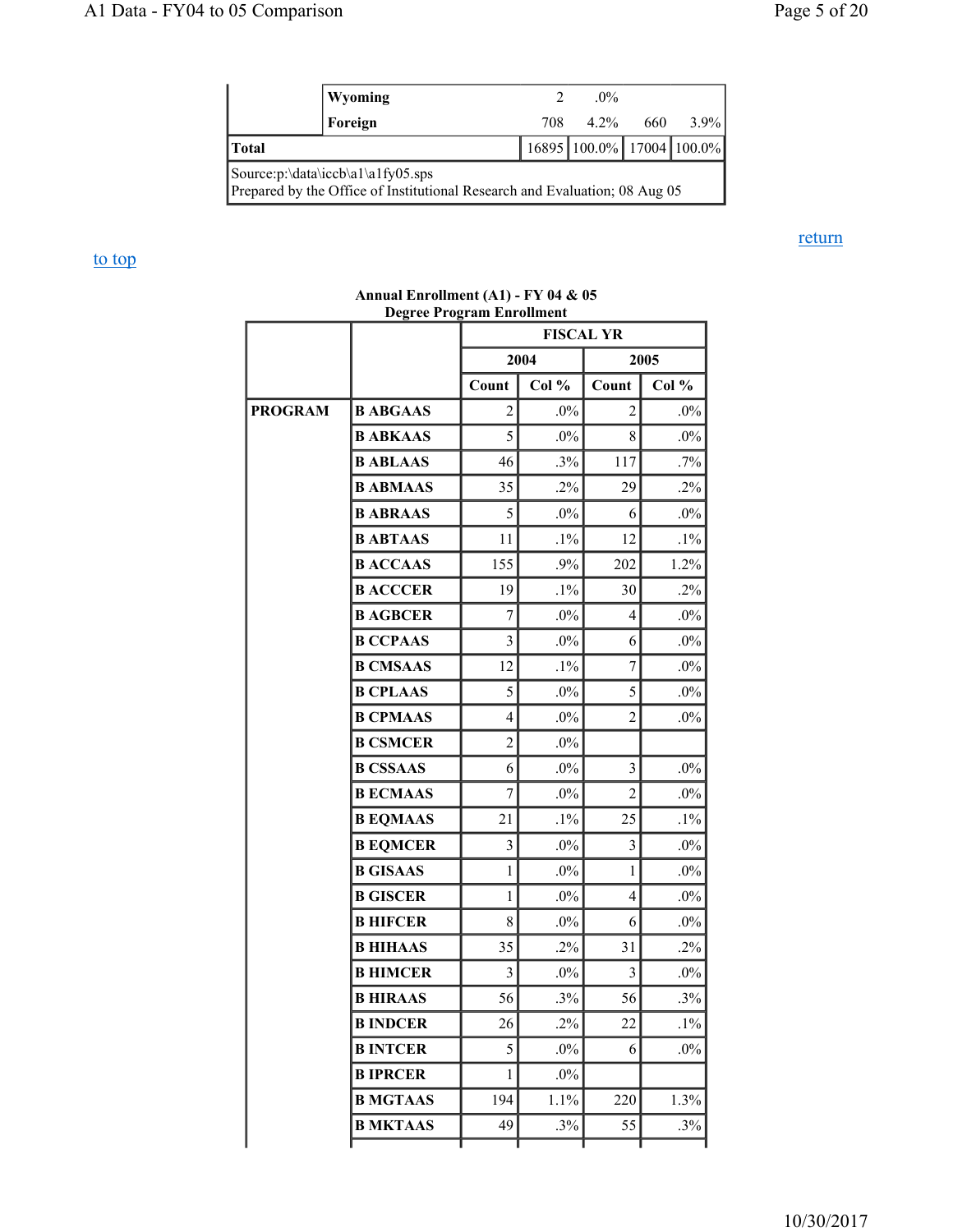| <b>B OCAAAS</b> | 49             | $.3\%$ | 25  | $.1\%$ |
|-----------------|----------------|--------|-----|--------|
| <b>B OCMAAS</b> | 1              | $.0\%$ |     |        |
| <b>B OCPCER</b> | 3              | $.0\%$ | 2   | $.0\%$ |
| <b>B OCTCER</b> | 9              | $.1\%$ | 3   | .0%    |
| <b>B TRACER</b> | 1              | $.0\%$ |     |        |
| <b>C TFCCER</b> |                |        | 3   | $.0\%$ |
| <b>C TFLCER</b> | 32             | $.2\%$ | 23  | $.1\%$ |
| <b>C TFOCER</b> | 3              | $.0\%$ | 8   | $.0\%$ |
| <b>E ACRAAS</b> | 54             | .3%    | 62  | .4%    |
| <b>E ACRCER</b> | 18             | $.1\%$ | 13  | $.1\%$ |
| <b>E AFTAAS</b> | 35             | $.2\%$ | 38  | .2%    |
| <b>E AMTCER</b> | 6              | $.0\%$ | 10  | $.1\%$ |
| <b>E AUSCER</b> | 4              | $.0\%$ | 2   | .0%    |
| <b>E AUTAAS</b> | 82             | $.5\%$ | 84  | $.5\%$ |
| <b>E BCRCER</b> | 28             | $.2\%$ | 22  | $.1\%$ |
| <b>E BIMAAS</b> | 1              | $.0\%$ |     |        |
| <b>E BLACER</b> |                |        | 1   | $.0\%$ |
| <b>E BRLCER</b> | $\overline{2}$ | $.0\%$ | 2   | $.0\%$ |
| <b>E CCACER</b> |                |        | 1   | .0%    |
| <b>E CDBAAS</b> | 23             | $.1\%$ | 21  | $.1\%$ |
| <b>E CDMAAS</b> | 98             | .6%    | 113 | .7%    |
| <b>E CDSAAS</b> | 9              | $.1\%$ | 9   | $.1\%$ |
| <b>E CITAAS</b> |                |        | 1   | $.0\%$ |
| <b>E CIVCER</b> | 11             | $.1\%$ | 10  | $.1\%$ |
| <b>E CMDCER</b> | 10             | $.1\%$ | 5   | .0%    |
| <b>E ECJAAS</b> | 72             | .4%    | 74  | .4%    |
| <b>E ECSAAS</b> | 55             | .3%    | 58  | .3%    |
| <b>E ELPCER</b> | 14             | $.1\%$ | 11  | $.1\%$ |
| <b>E ELTAAS</b> | 6              | $.0\%$ | 4   | $.0\%$ |
| <b>E ENOCER</b> | 3              | $.0\%$ | 4   | $.0\%$ |
| <b>E ENSAES</b> | 201            | 1.2%   | 209 | 1.2%   |
| <b>E MFGAAS</b> | 41             | $.2\%$ | 35  | $.2\%$ |
| <b>E MFTCER</b> | 5              | $.0\%$ | 8   | $.0\%$ |
| <b>E MPECER</b> | 2              | $.0\%$ |     |        |
| <b>E MTMCER</b> | 1              | $.0\%$ |     |        |
| <b>E PDACER</b> |                |        | 1   | $.0\%$ |
| <b>E PETAAS</b> | 44             | .3%    | 45  | .3%    |
| <b>E SMACER</b> |                |        | 1   | $.0\%$ |
| <b>E TELAAS</b> | $\overline{c}$ | $.0\%$ | 1   | .0%    |
| F AADAFA        | 97             | $.6\%$ | 93  | $.5\%$ |
| F AAEAFA        | 17             | $.1\%$ | 25  | $.1\%$ |
| <b>F GDSAAS</b> | 80             | $.5\%$ | 87  | $.5\%$ |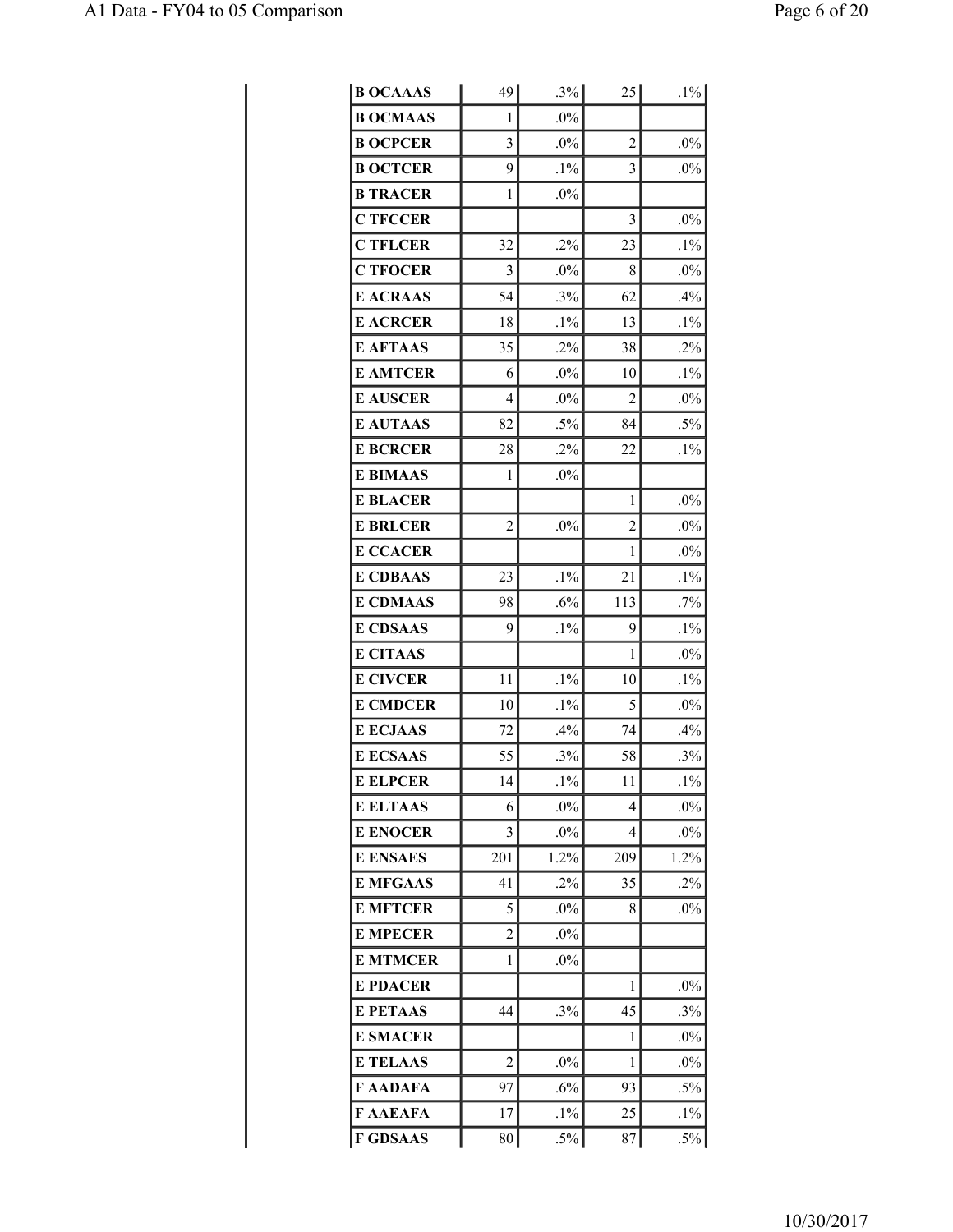| <b>F GDWAAS</b>      | 20             | $.1\%$ | 11             | $.1\%$ |
|----------------------|----------------|--------|----------------|--------|
| <b>F MCBAAS</b>      | 51             | .3%    | 38             | $.2\%$ |
| <b>F MCCAAS</b>      | 12             | $.1\%$ | 11             | $.1\%$ |
| <b>F MCDAAS</b>      | 9              | $.1\%$ | $\overline{2}$ | .0%    |
| <b>F MCVAAS</b>      | 1              | $.0\%$ | 1              | $.0\%$ |
| <b>F MSEAFA</b>      | 31             | $.2\%$ | 31             | $.2\%$ |
| F MSPAFA             | 20             | $.1\%$ | 29             | $.2\%$ |
| <b>G DHGAAS</b>      | 65             | .4%    | 66             | .4%    |
| <b>G EMACER</b>      | 17             | $.1\%$ | 5              | $.0\%$ |
| <b>G EMTCER</b>      |                |        | 13             | $.1\%$ |
| <b>G MASCER</b>      | 16             | $.1\%$ | 28             | .2%    |
| <b>G MSGCER</b>      | 34             | $.2\%$ | 49             | .3%    |
| <b>G NASCER</b>      | 50             | .3%    | 35             | .2%    |
| <b>G NURAAS</b>      | 160            | .9%    | 220            | 1.3%   |
| <b>G NURCER</b>      | 78             | $.5\%$ | 18             | $.1\%$ |
| <b>G OTAAAS</b>      | 34             | $.2\%$ | 37             | $.2\%$ |
| <b>G RTTAAS</b>      | 45             | $.3\%$ | 45             | .3%    |
| <b>G SLPAAS</b>      | 1              | $.0\%$ | 1              | $.0\%$ |
| <b>G SURAAS</b>      | 34             | .2%    | 39             | .2%    |
| <b>G SURCER</b>      | 4              | $.0\%$ | 3              | $.0\%$ |
| <b>G VTTAAS</b>      | 80             | $.5\%$ | 69             | .4%    |
| <b>G XRAAAS</b>      | 34             | $.2\%$ | 31             | $.2\%$ |
| <b>H GAAAA</b>       | 2202           | 13.0%  | 2090           | 12.3%  |
| <b>H GAACE</b>       | 3506           | 20.8%  | 3301           | 19.4%  |
| <b>M CISCER</b>      | 2              | $.0\%$ |                |        |
| <b>M CNAAAS</b>      | 30             | $.2\%$ | 10             | $.1\%$ |
| <b>M OOSCER</b>      |                |        | 1              | .0%    |
| <b>M VCGAAS</b>      | 1              | $.0\%$ |                |        |
| <b>M VGAAAS</b>      | 4              | $.0\%$ | 1              | $.0\%$ |
| <b>M VGPAAS</b>      | 3              | $.0\%$ | 3              | $.0\%$ |
| <b>M WSAAAS</b>      | 1              | $.0\%$ |                |        |
| <b>M WSDAAS</b>      | 6              | $.0\%$ | 1              | .0%    |
| <b>M WSPAAS</b>      | $\overline{2}$ | $.0\%$ |                |        |
| <b>N ASGAS</b>       | 2164           | 12.8%  | 2126           | 12.5%  |
| OCCUP019             | 41             | $.2\%$ | 62             | .4%    |
| OCCUP <sub>069</sub> | 49             | $.3\%$ | 56             | $.3\%$ |
| OCCUP079             | 1364           | 8.1%   | 1193           | 7.0%   |
| OCCUP089             | 1              | $.0\%$ | 1              | $.0\%$ |
| OCCUP109             | 11             | $.1\%$ | 6              | $.0\%$ |
| OCCUP159             | 34             | $.2\%$ | 29             | $.2\%$ |
| OCCUP179             | 922            | 5.5%   | 1010           | 5.9%   |
|                      |                |        |                |        |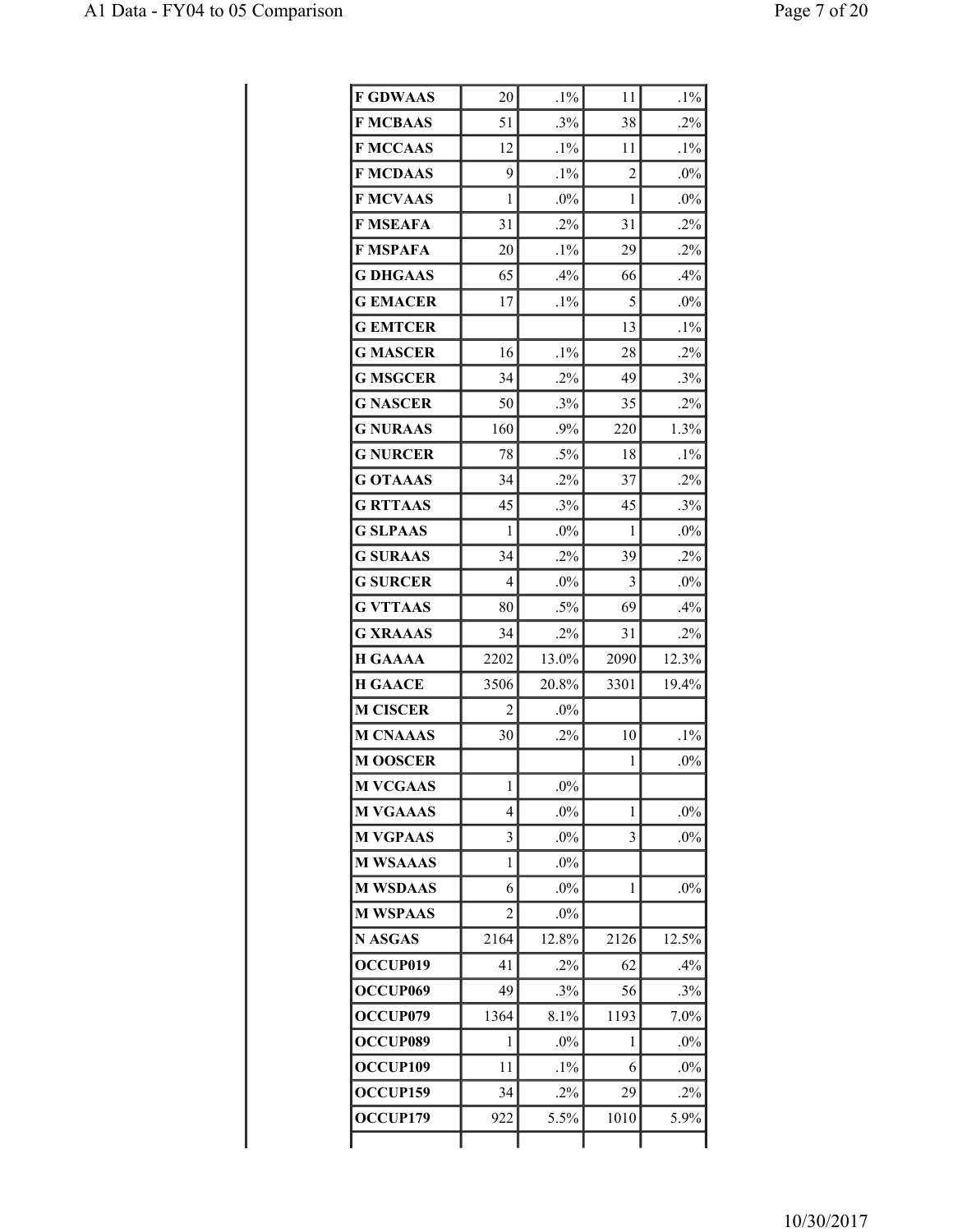| OCCUP200        | 51             | $.3\%$ | 45             | $.3\%$ |
|-----------------|----------------|--------|----------------|--------|
| <b>OCCUP210</b> | 55             | .3%    | 75             | .4%    |
| OCCUP439        | 6              | .0%    | 8              | $.0\%$ |
| OCCUP449        | 18             | $.1\%$ | 21             | $.1\%$ |
| OCCUP469        | 49             | .3%    | 93             | $.5\%$ |
| OCCUP479        | 87             | $.5\%$ | 72             | .4%    |
| OCCUP489        | 45             | .3%    | 84             | $.5\%$ |
| <b>R NURAAS</b> | 3              | $.0\%$ |                |        |
| <b>S CDACER</b> | 10             | $.1\%$ | 7              | $.0\%$ |
| <b>S CHDAAS</b> | 124            | .7%    | 115            | $.7\%$ |
| <b>S CJSAAS</b> | 168            | 1.0%   | 181            | 1.1%   |
| <b>S FSTAAS</b> | 54             | .3%    | 60             | .4%    |
| <b>S FSTCER</b> | 6              | $.0\%$ | 11             | $.1\%$ |
| <b>S HSTAAS</b> | 78             | $.5\%$ | 80             | $.5\%$ |
| <b>T ASPCER</b> | 1              | $.0\%$ |                |        |
| <b>T CGICER</b> | 1              | $.0\%$ | $\overline{2}$ | .0%    |
| <b>T CGRCER</b> | 1              | $.0\%$ | 3              | $.0\%$ |
| <b>T CISCER</b> | 10             | $.1\%$ | 6              | $.0\%$ |
| <b>T CMSAAS</b> | 53             | $.3\%$ | 57             | .3%    |
| <b>T CNAAAS</b> | 114            | .7%    | 93             | $.5\%$ |
| <b>T CNPCER</b> | 1              | $.0\%$ | 1              | $.0\%$ |
| <b>T CNTCER</b> | 5              | $.0\%$ | 4              | .0%    |
| <b>T CPLAAS</b> | 37             | $.2\%$ | 46             | .3%    |
| <b>T CPMAAS</b> | 15             | $.1\%$ | 10             | $.1\%$ |
| <b>T CSMCER</b> | 3              | $.0\%$ | 2              | $.0\%$ |
| <b>T CSSAAS</b> | 19             | $.1\%$ | 10             | $.1\%$ |
| <b>TECMAAS</b>  | $\overline{c}$ | .0%    | 34             | $.2\%$ |
| <b>T IPRCER</b> | 6              | $.0\%$ | 9              | $.1\%$ |
| <b>T LINCER</b> | 6              | $.0\%$ | 5              | $.0\%$ |
| <b>T MSACER</b> | 1              | $.0\%$ |                |        |
| <b>T MSDCER</b> | 1              | $.0\%$ |                |        |
| <b>T MSNCER</b> | 6              | $.0\%$ | 3              | $.0\%$ |
| <b>T MSOCER</b> | 7              | $.0\%$ | 5              | $.0\%$ |
| <b>T NETCER</b> | 4              | $.0\%$ | 5              | $.0\%$ |
| <b>T OCAAAS</b> | 52             | .3%    | 91             | $.5\%$ |
| <b>T OCPCER</b> | 8              | $.0\%$ | 8              | $.0\%$ |
| <b>T OCTCER</b> | 15             | $.1\%$ | 24             | $.1\%$ |
| <b>T ODBCER</b> | 4              | $.0\%$ | 3              | $.0\%$ |
| <b>T OOSCER</b> | 5              | $.0\%$ | 3              | .0%    |
| <b>T VGAAAS</b> | 33             | $.2\%$ | 54             | .3%    |
| <b>T VGPAAS</b> | 18             | $.1\%$ | 9              | $.1\%$ |
| <b>T VGWCER</b> | 11             | $.1\%$ | 5              | $.0\%$ |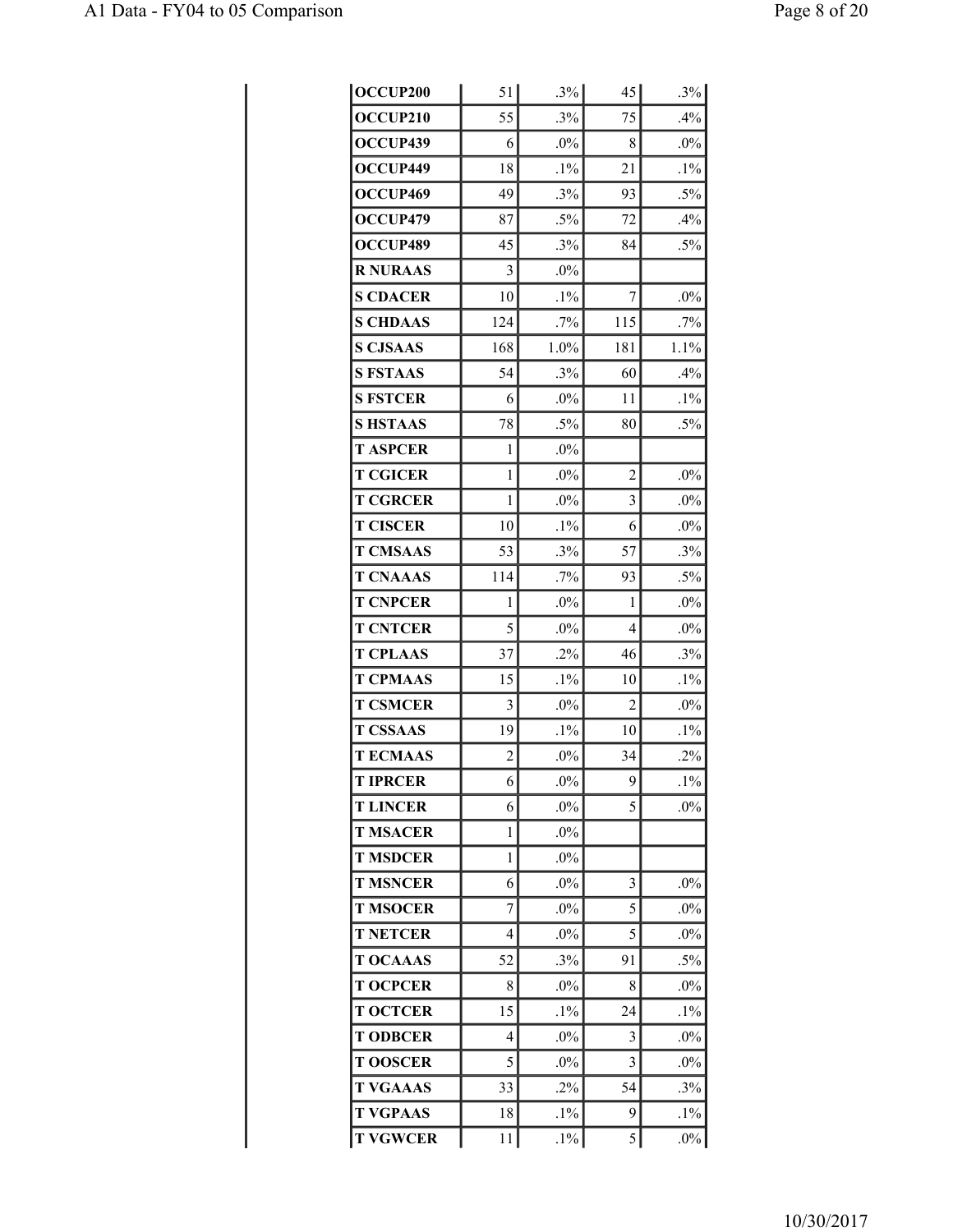|                                                                                                                 | <b>T WSAAAS</b> | 5     | $.0\%$ | 6     | $.0\%$ |  |
|-----------------------------------------------------------------------------------------------------------------|-----------------|-------|--------|-------|--------|--|
|                                                                                                                 | <b>T WSDAAS</b> | 23    | $.1\%$ | 18    | $.1\%$ |  |
|                                                                                                                 | <b>T WSMCER</b> | 6     | $.0\%$ | 5     | $.0\%$ |  |
|                                                                                                                 | <b>T WSPAAS</b> | 19    | $.1\%$ | 13    | $.1\%$ |  |
|                                                                                                                 | VOCSK160        | 449   | 2.7%   | 525   | 3.1%   |  |
|                                                                                                                 | VOCSK161        | 398   | 2.4%   | 457   | 2.7%   |  |
|                                                                                                                 | Y AB1CE         | 8     | .0%    | 1     | $.0\%$ |  |
|                                                                                                                 | Y AB2CE         | 40    | $.2\%$ | 39    | $.2\%$ |  |
|                                                                                                                 | Y AB3CE         | 99    | .6%    | 105   | .6%    |  |
|                                                                                                                 | Y AB4CE         | 246   | 1.5%   | 208   | 1.2%   |  |
|                                                                                                                 | Y ABBCE         | 21    | $.1\%$ | 12    | $.1\%$ |  |
|                                                                                                                 | Y ABICE         | 12    | $.1\%$ | 15    | $.1\%$ |  |
|                                                                                                                 | Y AS5CE         | 120   | $.7\%$ | 131   | $.8\%$ |  |
|                                                                                                                 | Y AS6CE         | 308   | 1.8%   | 320   | 1.9%   |  |
|                                                                                                                 | Y ASACE         | 14    | $.1\%$ | 23    | $.1\%$ |  |
|                                                                                                                 | <b>Y EL1CE</b>  | 46    | .3%    | 69    | .4%    |  |
|                                                                                                                 | Y EL2CE         | 118   | .7%    | 159   | .9%    |  |
|                                                                                                                 | Y EL3CE         | 42    | $.2\%$ | 41    | $.2\%$ |  |
|                                                                                                                 | Y EL4CE         | 77    | $.5\%$ | 68    | .4%    |  |
|                                                                                                                 | Y EL5CE         | 42    | $.2\%$ | 40    | $.2\%$ |  |
|                                                                                                                 | Y EL6CE         | 37    | $.2\%$ | 44    | .3%    |  |
|                                                                                                                 | Y ELACE         | 9     | $.1\%$ | 23    | $.1\%$ |  |
|                                                                                                                 | <b>Y ELBCE</b>  | 21    | $.1\%$ | 25    | $.1\%$ |  |
|                                                                                                                 | <b>Y ELICE</b>  | 30    | $.2\%$ | 29    | $.2\%$ |  |
|                                                                                                                 | <b>Y GSUAGS</b> | 527   | 3.1%   | 631   | 3.7%   |  |
| <b>Total</b>                                                                                                    |                 | 16895 | 100.0% | 17004 | 100.0% |  |
| Source:p:\data\iccb\a1\a1fy05.sps<br>Prepared by the Office of Institutional Research and Evaluation; 08 Aug 05 |                 |       |        |       |        |  |

## to top

return

#### **Annual Enrollment (A1) - FY 04 & 05 Demographic Data**

|                  |                 |       | <b>FISCAL YR</b> |       |          |  |  |
|------------------|-----------------|-------|------------------|-------|----------|--|--|
|                  |                 |       | 2004             |       | 2005     |  |  |
|                  |                 | Count | Col %            | Count | Col %    |  |  |
| <b>AGE RANGE</b> | Under 17        | 469   | $2.8\%$          | 375   | $2.2\%$  |  |  |
|                  | $17-20$ yrs old | 5783  | $34.3\%$         | 5742  | 34.3%    |  |  |
|                  | $21-24$ yrs old | 4325  | 25.7%            | 4197  | $25.1\%$ |  |  |
|                  | $25-30$ yrs old | 2128  | $12.6\%$         | 2223  | 13.3%    |  |  |
|                  | 31-39 yrs old   | 1844  | 10.9%            | 1805  | $10.8\%$ |  |  |
|                  | 40-55 yrs old   | 1859  | $11.0\%$         | 1933  | $11.6\%$ |  |  |
|                  |                 |       |                  |       |          |  |  |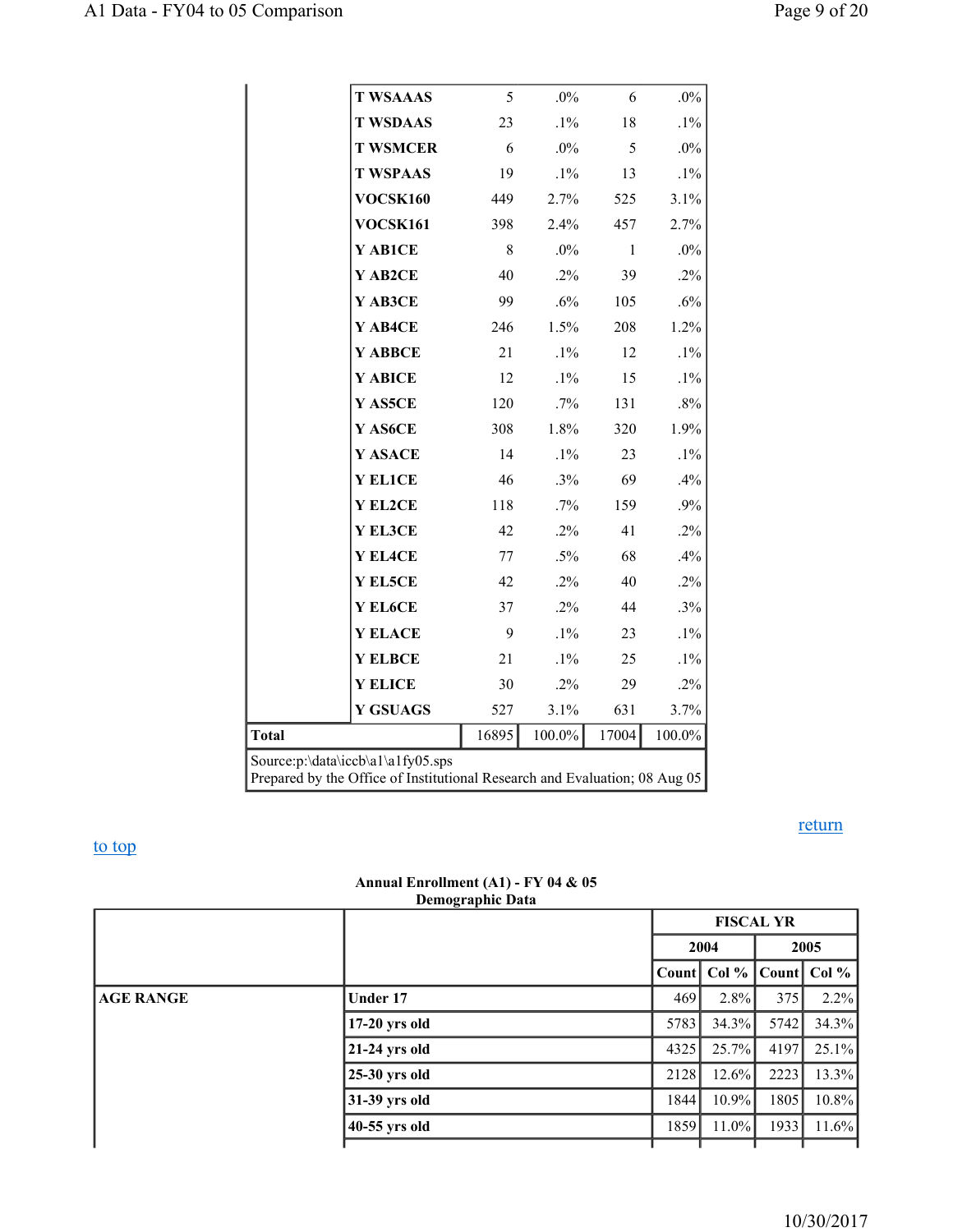|                                     | Over 55 yrs old                                         | 444   | 2.6%      | 445   | 2.7%   |
|-------------------------------------|---------------------------------------------------------|-------|-----------|-------|--------|
| <b>Total</b>                        |                                                         | 16852 | 100.0%    | 16720 | 100.0% |
|                                     | <b>Asian or Pacific Islander</b>                        | 679   | 4.0%      | 689   | 4.1%   |
|                                     | American Indian/Alaskan Native                          | 89    | $.5\%$    | 85    | $.5\%$ |
|                                     | <b>Black, Non-Hispanic</b>                              | 2376  | 14.1%     | 2354  | 13.8%  |
| <b>ETHNICITY</b>                    | Hispanic                                                | 731   | 4.3%      | 707   | 4.2%   |
|                                     | White, Non-Hispanic                                     | 12311 | 72.9%     | 12485 | 73.4%  |
|                                     | <b>Non-Resident Alien</b>                               | 709   | 4.2%      | 684   | 4.0%   |
| <b>Total</b>                        |                                                         | 16895 | 100.0%    | 17004 | 100.0% |
| <b>SEX</b>                          | Male                                                    | 7664  | 45.4%     | 7790  | 45.8%  |
|                                     | Female                                                  | 9231  | 54.6%     | 9214  | 54.2%  |
| <b>Total</b>                        |                                                         | 16895 | 100.0%    | 17004 | 100.0% |
|                                     | Prepare for transfer to 4 yr coll                       | 2867  | 17.0%     | 2030  | 11.9%  |
|                                     | Improve skills for present job                          | 402   | 2.4%      | 328   | 1.9%   |
| <b>Current Intent</b>               | Prepare for future job immediately after<br>attending P | 1986  | 11.8%     | 1524  | 9.0%   |
|                                     | Prepare for GED or improve basic academic<br>skills     | 108   | .6%       | 89    | $.5\%$ |
|                                     | Personal interest - not career oriented                 | 504   | 3.0%      | 424   | 2.5%   |
|                                     | <b>Unknown/Other</b>                                    | 11028 | 65.3%     | 12609 | 74.2%  |
| <b>Total</b>                        |                                                         | 16895 | 100.0%    | 17004 | 100.0% |
|                                     | Complete one or several courses                         | 7872  | 46.6%     | 7830  | 46.0%  |
| <b>ENROLLMENT OBJECTIVE</b>         | <b>Complete a Certificate</b>                           | 468   | 2.8%      | 453   | 2.7%   |
|                                     | Complete an Associate degree                            | 8555  | 50.6%     | 8721  | 51.3%  |
| <b>Total</b>                        |                                                         | 16895 | $100.0\%$ | 17004 | 100.0% |
|                                     | Not applicable                                          | 9485  | 56.1%     | 9750  | 57.3%  |
| <b>DISADVANTAGED STATUS</b>         | <b>Economically disadvantaged</b>                       | 1468  | 8.7%      | 1716  | 10.1%  |
|                                     | <b>Academically disadvantaged</b>                       | 3571  | 21.1%     | 3287  | 19.3%  |
|                                     | Both Econ & Acad disadvantaged                          | 2371  | 14.0%     | 2251  | 13.2%  |
| <b>Total</b>                        |                                                         | 16895 | 100.0%    | 17004 | 100.0% |
| <b>LTD-ENG PROFICIENCY</b>          | Not applicable                                          | 16376 | 96.9%     | 16394 | 96.4%  |
|                                     | <b>Limited-English-Proficient</b>                       | 519   | 3.1%      | 610   | 3.6%   |
| <b>Total</b>                        |                                                         | 16895 | $100.0\%$ | 17004 | 100.0% |
| <b>DISABILITY STATUS</b>            | Not applicable                                          | 16372 | 96.9%     | 16447 | 96.7%  |
|                                     | <b>Disability Student</b>                               | 523   | 3.1%      | 557   | 3.3%   |
| <b>Total</b>                        |                                                         | 16895 | $100.0\%$ | 17004 | 100.0% |
| <b>Signed Declaration of Intent</b> | No.                                                     | 8141  | 48.2%     | 10528 | 61.9%  |
|                                     | Yes                                                     | 8754  | 51.8%     | 6476  | 38.1%  |
| <b>Total</b>                        |                                                         | 16895 | 100.0%    | 17004 | 100.0% |
| <b>SPEC SUPPORT/DISABILITIES</b>    | <b>Not Applicable</b>                                   | 16372 | 96.9%     | 16447 | 96.7%  |
|                                     | No support                                              | 313   | 1.9%      | 338   | 2.0%   |
|                                     | <b>Sup Services/Perkins II Funds</b>                    | 73    | .4%       | 74    | .4%    |
|                                     |                                                         |       |           |       |        |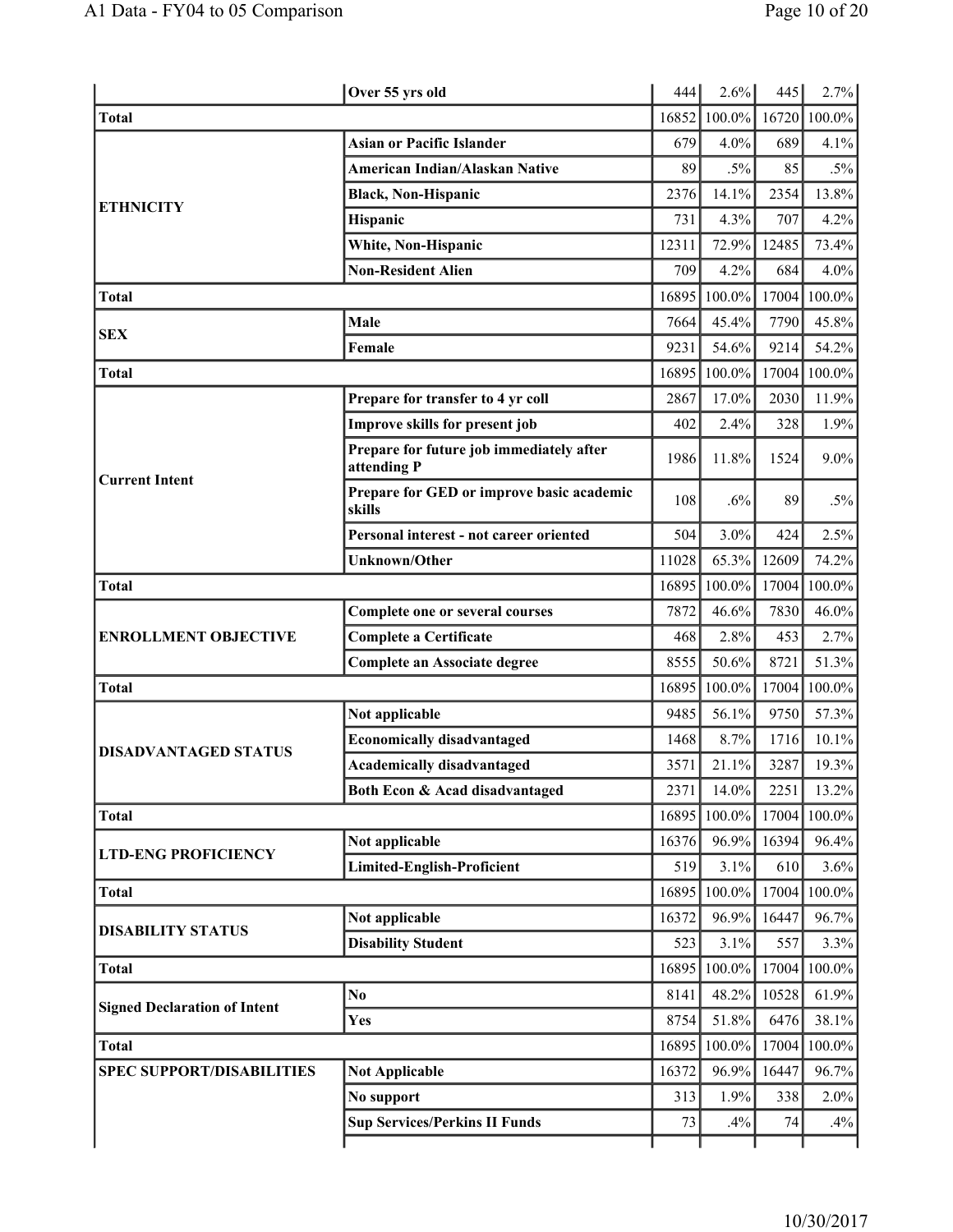|                                   | <b>Sup Services/Other Sources</b>    | 137   | $.8\%$                    | 145  | $.9\%$       |
|-----------------------------------|--------------------------------------|-------|---------------------------|------|--------------|
| <b>Total</b>                      |                                      |       | 16895 100.0%              |      | 17004 100.0% |
|                                   | <b>Not Applicable</b>                | 9485  | 56.1%                     | 9750 | 57.3%        |
| <b>SPEC</b>                       | No support                           | 6062  | 35.9%                     | 5777 | 34.0%        |
| SUPPORT/DISADVANTAGED             | <b>Sup Services/Perkins II Funds</b> | 1241  | 7.3%                      | 1364 | 8.0%         |
|                                   | <b>Sup Services/Other Sources</b>    | 107   | .6%                       | 113  | $.7\%$       |
| <b>Total</b>                      |                                      |       | 16895 100.0% 17004 100.0% |      |              |
|                                   | <b>Not Applicable</b>                | 16376 | 96.9% 16394               |      | 96.4%        |
| <b>SPEC SUP/LTD ENG PROF</b>      | No support                           | 518   | 3.1%                      | 608  | 3.6%         |
|                                   | <b>Sup Services/Perkins II Funds</b> | 1     | .0%                       | 2    | $.0\%$       |
| <b>Total</b>                      |                                      |       | 16895 100.0% 17004 100.0% |      |              |
| <b>JTPA PARTICIPANT</b>           | <b>All Other</b>                     |       | 16895 100.0% 17004 100.0% |      |              |
| <b>Total</b>                      |                                      |       | 16895 100.0% 17004 100.0% |      |              |
|                                   | <b>Associates Degree</b>             | 464   | 2.7%                      | 444  | 2.6%         |
|                                   | <b>Bachelor Degree</b>               | 787   | 4.7%                      | 743  | 4.4%         |
|                                   | Certificate                          | 259   | 1.5%                      | 251  | 1.5%         |
|                                   | <b>Doctoral Degree</b>               | 61    | .4%                       | 56   | $.3\%$       |
|                                   | <b>GED</b>                           | 587   | 3.5%                      | 595  | 3.5%         |
| <b>HIGHEST DEG PREV EARNED</b>    | <b>High Schl Diploma</b>             | 9890  | 58.5%                     | 9478 | 55.7%        |
|                                   | <b>Masters Degree</b>                | 264   | 1.6%                      | 247  | 1.5%         |
|                                   | <b>None</b>                          | 579   | 3.4%                      | 508  | $3.0\%$      |
|                                   | Other                                | 318   | 1.9%                      | 287  | 1.7%         |
|                                   | <b>1st Professional Degree</b>       | 17    | $.1\%$                    | 18   | $.1\%$       |
|                                   | Some college                         | 679   | 4.0%                      | 922  | 5.4%         |
|                                   | <b>Unknown</b>                       | 2990  | 17.7%                     | 3455 | 20.3%        |
| <b>Total</b>                      |                                      |       | 16895 100.0% 17004 100.0% |      |              |
|                                   | <b>Not a Voucher Recipient/NA</b>    | 16850 | 99.7% 16970               |      | 99.8%        |
| <b>WIA Voucher Recipient</b>      | <b>ITA/Voucher Payment Received</b>  | 45    | .3%                       | 34   | $.2\%$       |
| <b>Total</b>                      |                                      |       | 16895 100.0% 17004 100.0% |      |              |
|                                   | Not a Veteran                        | 16517 | 97.8% 16634               |      | 97.8%        |
| <b>Veteran Status</b>             | Veteran                              | 378   | 2.2%                      | 370  | 2.2%         |
| Total                             |                                      | 16895 | 100.0% 17004 100.0%       |      |              |
| Source:p:\data\iccb\a1\a1fy05.sps |                                      |       |                           |      |              |

Prepared by the Office of Institutional Research and Evaluation; 08 Aug 05

#### to top

### return

#### **Annual Enrollment (A1) - FY 04 & 05 Degree Completion Data**

| ------------- |  |  |                  |                         |      |  |  |
|---------------|--|--|------------------|-------------------------|------|--|--|
|               |  |  | <b>FISCAL YR</b> |                         |      |  |  |
|               |  |  | 2004             |                         | 2005 |  |  |
|               |  |  |                  | Count Col % Count Col % |      |  |  |
|               |  |  |                  |                         |      |  |  |

10/30/2017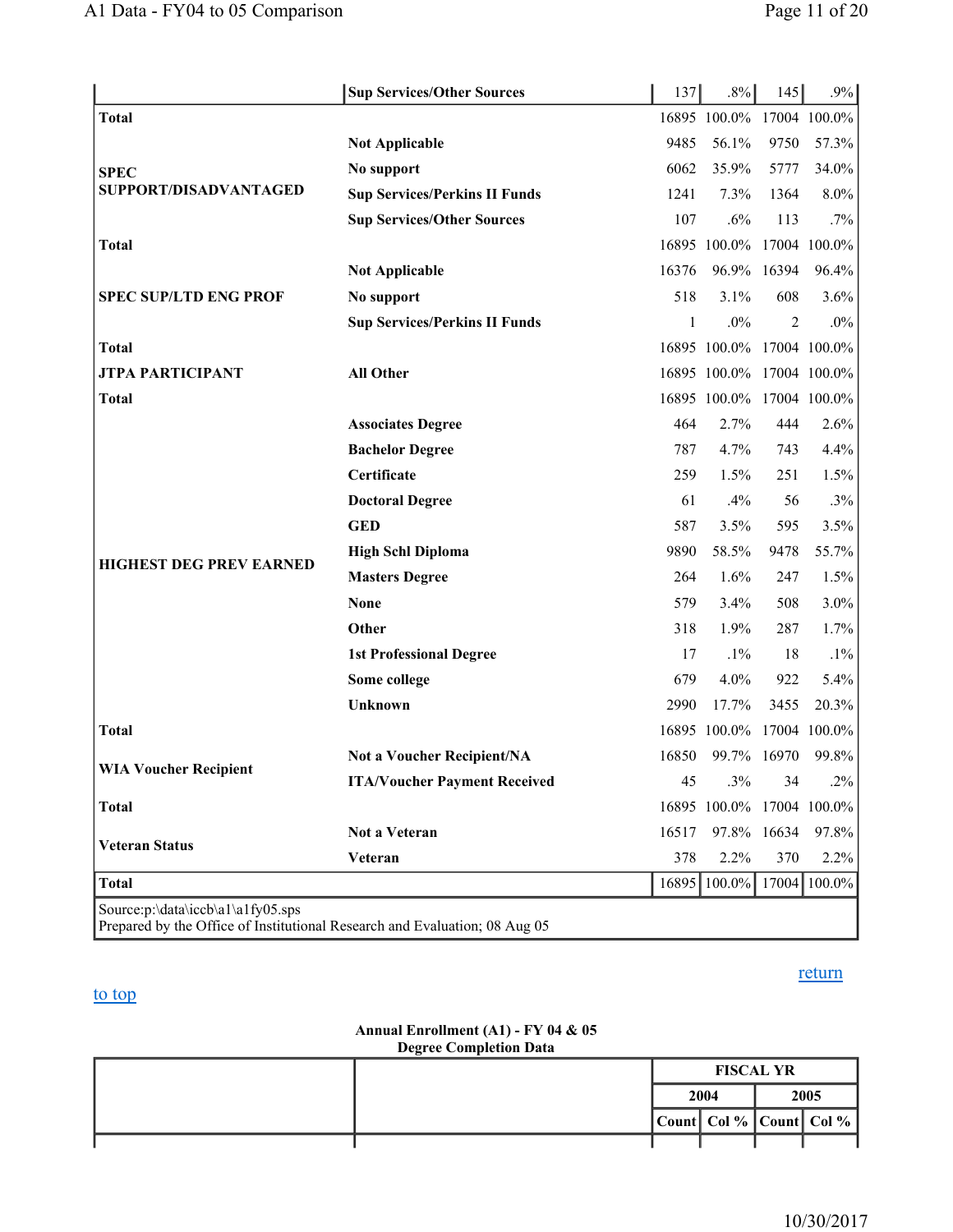|                                      | <b>DID NOT complete a program</b> | 15397                   | 91.1% 15571 |                          | 91.6%     |
|--------------------------------------|-----------------------------------|-------------------------|-------------|--------------------------|-----------|
| <b>TYPE OF COMPLETION</b>            | <b>Graduate completer</b>         | 1070                    | 6.3%        | 1010                     | 5.9%      |
|                                      | <b>GED</b> completer              | 102                     | $.6\%$      | 108                      | $.6\%$    |
|                                      | <b>Other ABE/ESL Advancement</b>  | 326                     | 1.9%        | 315                      | 1.9%      |
| Total                                |                                   | 16895                   | 100.0%      | 17004                    | 100.0%    |
|                                      | Did Not Complete a Curriculum     | 15397                   | 91.1%       | 15586                    | 91.7%     |
| <b>Term Graduated 1st Curriculum</b> | <b>Summer Term</b>                | 251                     | 1.5%        | 234                      | 1.4%      |
|                                      | <b>Fall Term</b>                  | 575                     | 3.4%        | 551                      | 3.2%      |
|                                      | <b>Spring Term</b>                | 672                     | 4.0%        | 633                      | 3.7%      |
| Total                                |                                   | 16895                   | 100.0%      | 17004                    | $100.0\%$ |
|                                      | Did Not Complete a Curriculum     | 16869                   | 99.8%       | 16969                    | 99.8%     |
| <b>Term Graduated 2nd Curriculum</b> | <b>Summer Term</b>                | 3                       | $.0\%$      | 4                        | $.0\%$    |
|                                      | <b>Fall Term</b>                  | $\overline{c}$          | $.0\%$      | $\overline{7}$           | $.0\%$    |
|                                      | <b>Spring Term</b>                | 21                      | $.1\%$      | 24                       | $.1\%$    |
| Total                                |                                   | 16895                   | $100.0\%$   | 17004                    | 100.0%    |
| <b>PRIMARY PROGRAM</b>               |                                   | 15397                   | 91.1%       | 15571                    | 91.6%     |
| <b>COMPLETED</b>                     | <b>B ABKAAS</b>                   | 1                       | $.0\%$      |                          |           |
|                                      | <b>B ABLAAS</b>                   | 4                       | $.0\%$      | 5                        | $.0\%$    |
|                                      | <b>B ABMAAS</b>                   | 8                       | $.0\%$      | 4                        | $.0\%$    |
|                                      | <b>B ABTAAS</b>                   |                         |             | $\overline{\mathbf{3}}$  | $.0\%$    |
|                                      | <b>BACCAAS</b>                    | 13                      | $.1\%$      | 17                       | $.1\%$    |
|                                      | <b>B ACCCER</b>                   | 5                       | $.0\%$      | 5                        | $.0\%$    |
|                                      | <b>B AGBCER</b>                   | 1                       | $.0\%$      |                          |           |
|                                      | <b>B CCPAAS</b>                   |                         |             | $\mathbf{1}$             | $.0\%$    |
|                                      | <b>B CMSAAS</b>                   |                         |             | 4                        | $.0\%$    |
|                                      | <b>B CPLAAS</b>                   |                         |             | 1                        | $.0\%$    |
|                                      | <b>B CPMAAS</b>                   | 1                       | $.0\%$      |                          |           |
|                                      | <b>B CSMCER</b>                   | $\overline{\mathbf{3}}$ | $.0\%$      |                          |           |
|                                      | <b>B CSSAAS</b>                   | 1                       | $.0\%$      | 1                        | $.0\%$    |
|                                      | <b>B EQMAAS</b>                   | 5                       | $.0\%$      | 4                        | $.0\%$    |
|                                      | <b>B EQMCER</b>                   |                         |             | 3                        | $.0\%$    |
|                                      | <b>B GISCER</b>                   | 1                       | $.0\%$      | 3                        | $.0\%$    |
|                                      | <b>B HIFCER</b>                   |                         |             | 1                        | $.0\%$    |
|                                      | <b>B HIHAAS</b>                   | 8                       | $.0\%$      | 3                        | $.0\%$    |
|                                      | <b>B HIMCER</b>                   | 1                       | $.0\%$      |                          |           |
|                                      | <b>B HIRAAS</b>                   | 5                       | $.0\%$      | 6                        | $.0\%$    |
|                                      | <b>B INDCER</b>                   | $\mathbf{1}$            | $.0\%$      | $\boldsymbol{7}$         | $.0\%$    |
|                                      | <b>BIPRCER</b>                    |                         |             | 1                        | $.0\%$    |
|                                      | <b>B MGTAAS</b>                   | 26                      | $.2\%$      | 22                       | $.1\%$    |
|                                      | <b>B MKTAAS</b>                   | $\overline{c}$          | $.0\%$      | $\overline{\mathcal{L}}$ | $.0\%$    |
|                                      | <b>B OCAAAS</b>                   | 5                       | $.0\%$      | 5                        | $.0\%$    |
|                                      | <b>B OCPCER</b>                   | $\mathbf{1}$            | $.0\%$      | $\mathbf{1}$             | $.0\%$    |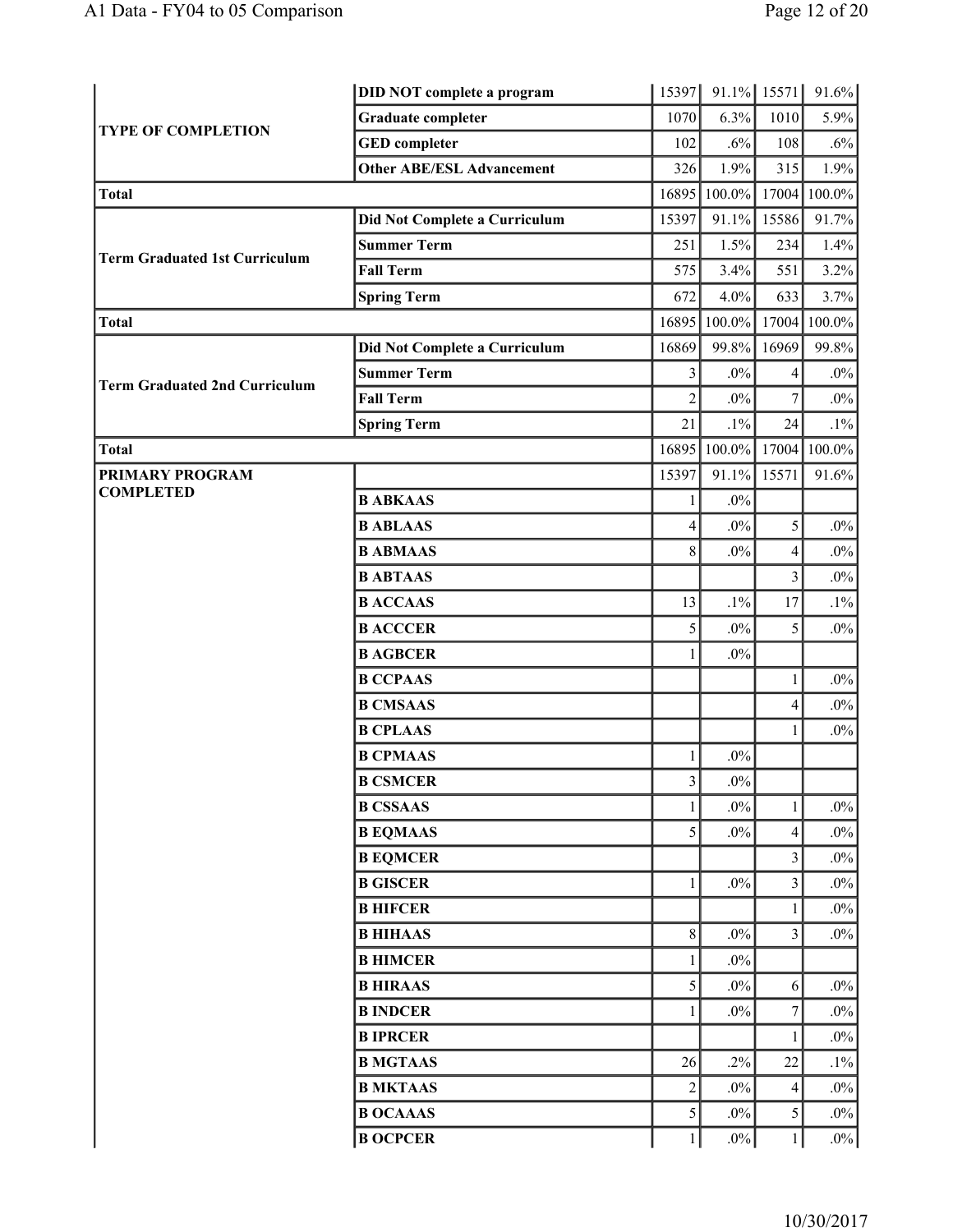| <b>B OCTCER</b> | 3                       | $.0\%$ | $\overline{c}$          | $.0\%$ |
|-----------------|-------------------------|--------|-------------------------|--------|
| <b>C TFLCER</b> | 13                      | $.1\%$ | 5                       | $.0\%$ |
| <b>C TFOCER</b> | $\overline{c}$          | $.0\%$ | 6                       | $.0\%$ |
| <b>E ACRAAS</b> | $\overline{3}$          | $.0\%$ | 9                       | $.1\%$ |
| <b>E ACRCER</b> | $\mathbf{1}$            | $.0\%$ |                         |        |
| <b>E AFTAAS</b> | $\overline{4}$          | $.0\%$ | $\overline{7}$          | $.0\%$ |
| <b>E AMTCER</b> | 1                       | $.0\%$ |                         |        |
| <b>E AUSCER</b> | $\mathbf{1}$            | $.0\%$ |                         |        |
| <b>E AUTAAS</b> | $\overline{\mathbf{3}}$ | $.0\%$ | $\overline{c}$          | $.0\%$ |
| <b>E BCRCER</b> | 5                       | $.0\%$ | $\overline{3}$          | $.0\%$ |
| <b>E BRLCER</b> | $\overline{c}$          | $.0\%$ | 3                       | $.0\%$ |
| <b>E CCACER</b> |                         |        | $\mathbf{1}$            | $.0\%$ |
| <b>E CDBAAS</b> | $\overline{3}$          | .0%    | 3                       | $.0\%$ |
| <b>E CDMAAS</b> | 15                      | $.1\%$ | 16                      | $.1\%$ |
| <b>E CDSAAS</b> | $\overline{c}$          | $.0\%$ | $\overline{3}$          | $.0\%$ |
| <b>E CIVCER</b> | $\overline{2}$          | $.0\%$ | $\overline{\mathbf{3}}$ | $.0\%$ |
| <b>E CMDCER</b> | $\overline{c}$          | $.0\%$ | $\mathbf{1}$            | $.0\%$ |
| <b>E ECSAAS</b> | 11                      | $.1\%$ | 6                       | $.0\%$ |
| <b>E ELPCER</b> | $\overline{7}$          | $.0\%$ | $\mathbf{1}$            | $.0\%$ |
| <b>E ENOCER</b> | 5                       | $.0\%$ | 9                       | $.1\%$ |
| <b>E ENSAES</b> | 9                       | $.1\%$ | $\overline{4}$          | $.0\%$ |
| <b>E MFGAAS</b> | 5                       | $.0\%$ | $\overline{4}$          | $.0\%$ |
| <b>E MFTCER</b> |                         |        | $\mathbf{1}$            | $.0\%$ |
| <b>E MPECER</b> | $\mathbf{1}$            | $.0\%$ |                         |        |
| <b>E PETAAS</b> | 8                       | $.0\%$ | $\overline{3}$          | $.0\%$ |
| <b>F AADAFA</b> | 6                       | $.0\%$ | 5                       | $.0\%$ |
| <b>F AAEAFA</b> | $\,1$                   | $.0\%$ | $\mathbf{1}$            | $.0\%$ |
| <b>F GDSAAS</b> | 8                       | $.0\%$ | 12                      | $.1\%$ |
| <b>F GDWAAS</b> |                         |        | $\overline{c}$          | $.0\%$ |
| <b>F MCBAAS</b> | $\overline{7}$          | $.0\%$ |                         |        |
| <b>F MCDAAS</b> | $\overline{2}$          | $.0\%$ |                         |        |
| <b>F MSEAFA</b> | 1                       | $.0\%$ |                         |        |
| F MSPAFA        |                         |        | 1                       | $.0\%$ |
| <b>G DHGAAS</b> | 29                      | .2%    | 25                      | $.1\%$ |
| <b>GEMACER</b>  | 8                       | $.0\%$ | 5                       | $.0\%$ |
| <b>GEMTCER</b>  |                         |        | 3                       | $.0\%$ |
| <b>G MASCER</b> | 6                       | $.0\%$ |                         |        |
| <b>G MSGCER</b> | 8                       | $.0\%$ | 26                      | $.2\%$ |
| <b>G NASCER</b> | 24                      | $.1\%$ | 18                      | $.1\%$ |
| <b>G NURAAS</b> | 48                      | .3%    | 47                      | $.3\%$ |
| <b>G NURCER</b> | 4                       | $.0\%$ |                         |        |
|                 |                         |        |                         |        |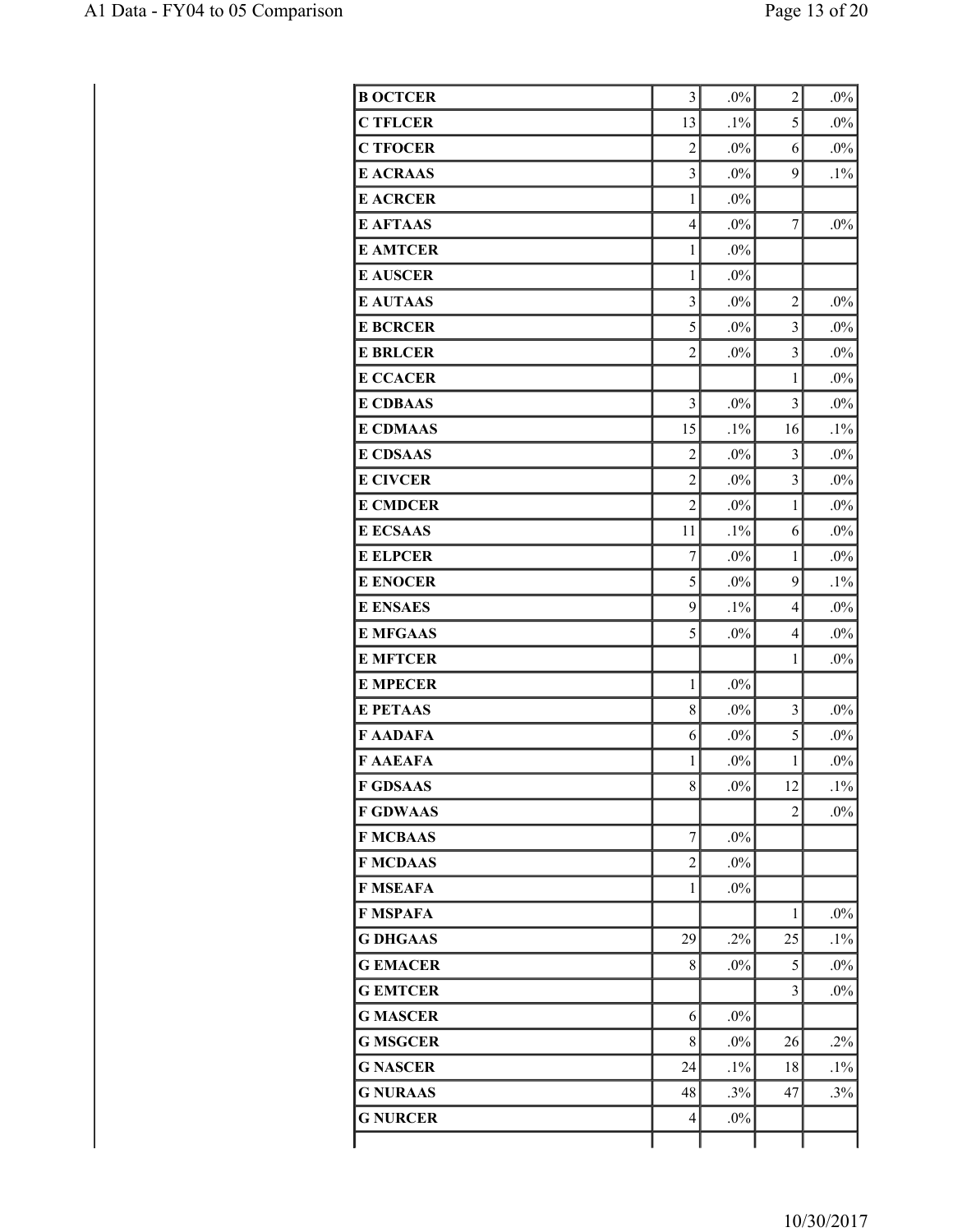| <b>G OTAAAS</b> | 8                       | $.0\%$ | 14                       | $.1\%$ |
|-----------------|-------------------------|--------|--------------------------|--------|
| <b>G RTTAAS</b> | 14                      | $.1\%$ | 11                       | $.1\%$ |
| <b>G SURAAS</b> | 12                      | $.1\%$ | 8                        | $.0\%$ |
| <b>G SURCER</b> | 3                       | $.0\%$ |                          |        |
| <b>G VTTAAS</b> | 34                      | $.2\%$ | 26                       | $.2\%$ |
| <b>G XRAAAS</b> | 17                      | $.1\%$ | 14                       | $.1\%$ |
| <b>H GAAAA</b>  | 187                     | 1.1%   | 160                      | $.9\%$ |
| <b>M CNAAAS</b> | 9                       | $.1\%$ | $\overline{\mathcal{L}}$ | $.0\%$ |
| <b>M VCGAAS</b> | 1                       | $.0\%$ |                          |        |
| <b>M VGAAAS</b> | $\overline{\mathbf{3}}$ | $.0\%$ |                          |        |
| <b>M WSPAAS</b> | 1                       | $.0\%$ |                          |        |
| N ASGAS         | 282                     | 1.7%   | 280                      | 1.6%   |
| <b>R NURAAS</b> | $\overline{c}$          | $.0\%$ |                          |        |
| <b>S CDACER</b> | 1                       | $.0\%$ | $\overline{c}$           | $.0\%$ |
| <b>S CHDAAS</b> | 9                       | $.1\%$ | 14                       | $.1\%$ |
| <b>S CJSAAS</b> | 20                      | $.1\%$ | 16                       | $.1\%$ |
| <b>S FSTAAS</b> | 9                       | $.1\%$ | 10                       | $.1\%$ |
| <b>S FSTCER</b> |                         |        | $\overline{2}$           | $.0\%$ |
| <b>SHSTAAS</b>  | 6                       | $.0\%$ | 5                        | $.0\%$ |
| <b>T CGICER</b> |                         |        | $\overline{c}$           | $.0\%$ |
| <b>T CGRCER</b> |                         |        | 5                        | $.0\%$ |
| <b>T CISCER</b> | $\mathbf{1}$            | $.0\%$ |                          |        |
| <b>T CMSAAS</b> | 5                       | $.0\%$ | $\overline{\mathcal{L}}$ | $.0\%$ |
| <b>T CNAAAS</b> | 6                       | $.0\%$ | 10                       | $.1\%$ |
| <b>T CNTCER</b> |                         |        | 1                        | $.0\%$ |
| <b>T CPLAAS</b> | $\overline{c}$          | $.0\%$ |                          |        |
| <b>T CPMAAS</b> | $\mathbf{1}$            | $.0\%$ | $\overline{c}$           | $.0\%$ |
| <b>T CSMCER</b> | 1                       | $.0\%$ |                          |        |
| <b>T CSSAAS</b> | $\overline{\mathbf{3}}$ | $.0\%$ | $\overline{\mathbf{3}}$  | $.0\%$ |
| <b>T IPRCER</b> | 6                       | $.0\%$ | 4                        | $.0\%$ |
| <b>TLINCER</b>  | 5                       | $.0\%$ | 5                        | $.0\%$ |
| <b>T MSOCER</b> | $\overline{c}$          | $.0\%$ | 1                        | $.0\%$ |
| <b>T OCAAAS</b> | $\overline{\mathbf{3}}$ | $.0\%$ | 9                        | $.1\%$ |
| <b>T OCPCER</b> | $\overline{2}$          | $.0\%$ | 1                        | $.0\%$ |
| <b>T OCTCER</b> | 1                       | $.0\%$ | $\tau$                   | $.0\%$ |
| <b>T ODBCER</b> | 1                       | $.0\%$ |                          |        |
| <b>TOOSCER</b>  | $\overline{c}$          | $.0\%$ | 1                        | $.0\%$ |
| <b>T VGAAAS</b> | $\overline{c}$          | $.0\%$ | 5                        | $.0\%$ |
| <b>T VGPAAS</b> | $\overline{c}$          | $.0\%$ |                          |        |
| <b>T VGWCER</b> | 8                       | $.0\%$ |                          |        |
| <b>T WSAAAS</b> | $\overline{\mathbf{3}}$ | $.0\%$ | 1                        | $.0\%$ |
| <b>T WSDAAS</b> | $\overline{c}$          | $.0\%$ | $\mathbf{1}$             | $.0\%$ |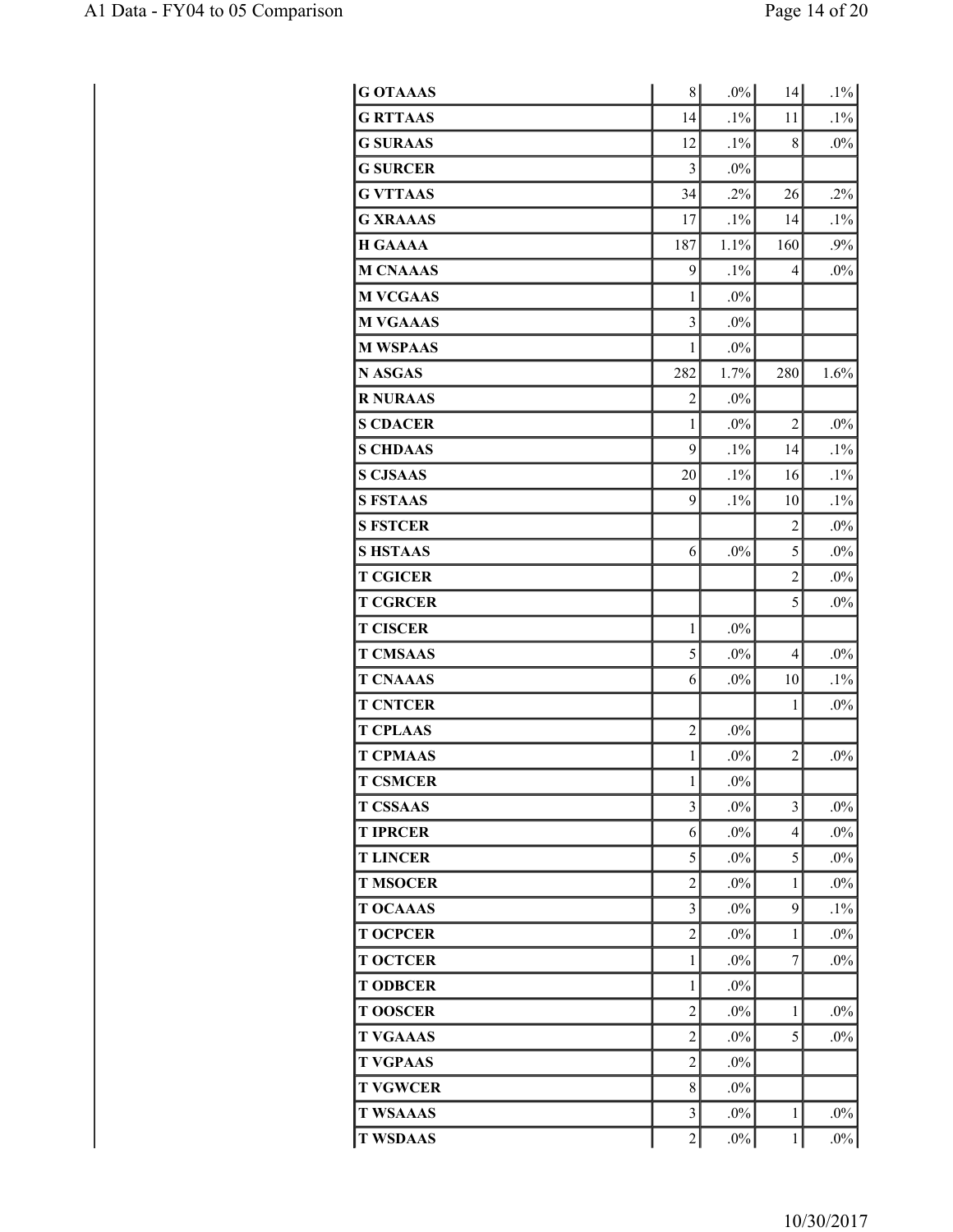|                                                                                                                 | <b>T WSMCER</b>                               | $\mathfrak{Z}$ | $.0\%$                    | $\mathbf{1}$             | $.0\%$      |
|-----------------------------------------------------------------------------------------------------------------|-----------------------------------------------|----------------|---------------------------|--------------------------|-------------|
|                                                                                                                 | <b>T WSPAAS</b>                               | 3              | $.0\%$                    | 3                        | $.0\%$      |
|                                                                                                                 | Y AB3CE                                       | 33             | .2%                       | 53                       | $.3\%$      |
|                                                                                                                 | Y AB4CE                                       | 109            | .6%                       | 98                       | $.6\%$      |
|                                                                                                                 | Y AS6CE                                       | 102            | .6%                       | 108                      | $.6\%$      |
|                                                                                                                 | Y EL2CE                                       | 101            | .6%                       | 93                       | $.5\%$      |
|                                                                                                                 | Y EL4CE                                       | 83             | $.5\%$                    | 71                       | .4%         |
|                                                                                                                 | <b>Y GSUAGS</b>                               | 36             | $.2\%$                    | 40                       | $.2\%$      |
| <b>Total</b>                                                                                                    |                                               |                | 16895 100.0% 17004 100.0% |                          |             |
|                                                                                                                 | Gen Assoc/AGS, ALS, AGS                       | 36             | 3.1%                      | 40                       | 3.6%        |
| <b>PCS/1st Curriculum</b>                                                                                       | Bac Transfer/AA, AS                           | 486            | 41.5%                     | 451                      | 40.3%       |
|                                                                                                                 | Occup/Technical                               | 549            | 46.8%                     | 519                      | 46.4%       |
|                                                                                                                 | <b>Adult Secondary Education</b>              | 101            | 8.6%                      | 108                      | 9.7%        |
| <b>Total</b>                                                                                                    |                                               |                | 1172 100.0%               |                          | 1118 100.0% |
|                                                                                                                 | Gen Assoc/AGS, ALS, AGS                       | 1              | 3.8%                      | $\overline{4}$           | 11.4%       |
| <b>PCS/2nd Curriculum</b>                                                                                       | <b>Bac Transfer/AA, AS</b>                    | 4              | 15.4%                     | $\overline{4}$           | 11.4%       |
|                                                                                                                 | Occup/Technical                               | 21             | 80.8%                     | 27                       | 77.1%       |
| <b>Total</b>                                                                                                    |                                               |                | 26 100.0%                 |                          | 35 100.0%   |
|                                                                                                                 | AA(1.1)                                       | 187            | 12.5%                     | 160                      | 11.2%       |
|                                                                                                                 | AS(1.1)                                       | 282            | 18.8%                     | 280                      | 19.5%       |
|                                                                                                                 | AAS $(2.2)$                                   | 404            | 27.0%                     | 379                      | 26.4%       |
| Degree/1st Currilum                                                                                             | <b>AGS, ALS, AGE (1.0)</b>                    | 36             | 2.4%                      | 40                       | 2.8%        |
|                                                                                                                 | Basic Skills (1.7, 1.8, 1.9)                  | 427            | 28.5%                     | 423                      | 29.5%       |
|                                                                                                                 | Occup Cert of 30 sem hrs/more CER (1.2)       | 145            | 9.7%                      | 140                      | 9.8%        |
|                                                                                                                 | Assoc in Fine Arts (AFA) (1.1)                | $8\,$          | $.5\%$                    | 7                        | $.5\%$      |
|                                                                                                                 | Assoc in Eng Sc (AES) (1.2)                   | 9              | .6%                       | $\overline{\mathcal{A}}$ | $.3\%$      |
| <b>Total</b>                                                                                                    |                                               |                | 1498 100.0%               |                          | 1433 100.0% |
|                                                                                                                 | AA(1.1)                                       | 3              | 11.5%                     | 1                        | 2.9%        |
|                                                                                                                 | AS(1.1)                                       | 1              | 3.8%                      | 3                        | 8.6%        |
|                                                                                                                 | $\text{AAS}$ (2.2)                            | 14             | 53.8%                     | 15                       | 42.9%       |
| Degree/2nd Curriculum                                                                                           | <b>AGS, ALS, AGE (1.0)</b>                    | 1              | 3.8%                      | $\overline{4}$           | 11.4%       |
|                                                                                                                 | Occup Cert of 30 sem hrs/more CER (1.2)       | 6              | 23.1%                     | 12                       | 34.3%       |
|                                                                                                                 | Occup Cert of LT 30 sem hrs COC, AOP<br>(1.2) | 1              | 3.8%                      |                          |             |
| Total                                                                                                           |                                               |                | 26 100.0%                 |                          | 35 100.0%   |
|                                                                                                                 | <b>Completed all at Parkland</b>              | 314            | 1.9%                      | 306                      | 1.8%        |
| <b>GENERAL EDUCATION CORE</b>                                                                                   | <b>Completed at Parkland and elsewhere</b>    | 190            | 1.1%                      | 154                      | $.9\%$      |
|                                                                                                                 | <b>Not Completed</b>                          | 4228           | 25.0%                     | 4143                     | 24.4%       |
|                                                                                                                 | Not applicable (occupational students)        | 12163          | 72.0% 12401               |                          | 72.9%       |
| Total                                                                                                           |                                               | 16895          | $100.0\%$                 | 17004                    | 100.0%      |
| Source:p:\data\iccb\a1\a1fy05.sps<br>Prepared by the Office of Institutional Research and Evaluation; 08 Aug 05 |                                               |                |                           |                          |             |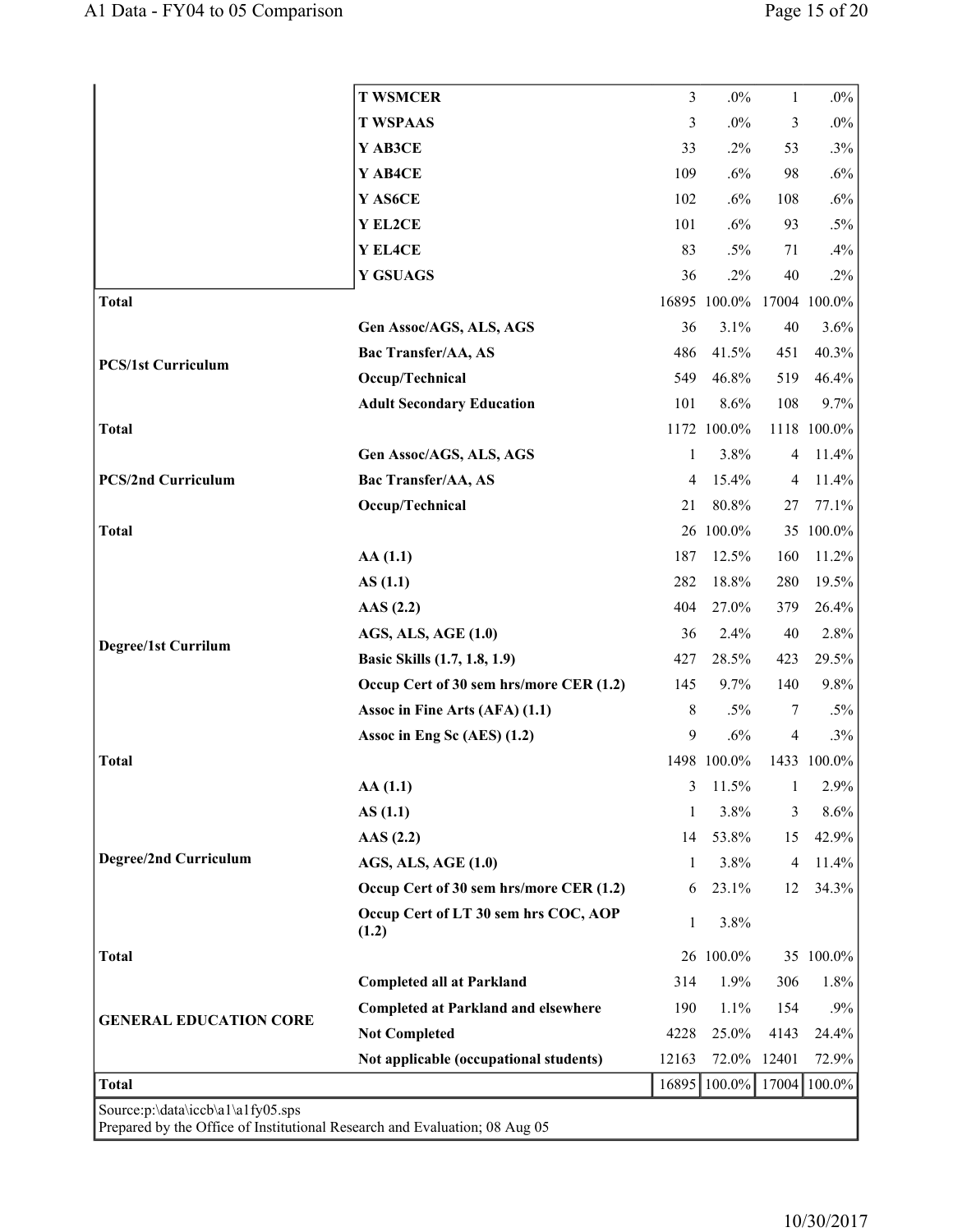return

## to top

#### **Annual Enrollment (A1) - FY 04 & 05 Miscellaneous Admissions Data**

|                                             |                                                             | <b>FISCAL YR</b> |           |                |        |
|---------------------------------------------|-------------------------------------------------------------|------------------|-----------|----------------|--------|
|                                             |                                                             |                  | 2004      |                | 2005   |
|                                             |                                                             | Count            | Col %     | Count          | Col %  |
|                                             | <b>Valid SSN</b>                                            | 16377            | 96.9%     | 16275          | 95.7%  |
| <b>Shared Data Dummy SSN</b>                | <b>Dummy ID</b>                                             | 518              | 3.1%      | 729            | 4.3%   |
| <b>Total</b>                                |                                                             | 16895            | 100.0%    | 17004          | 100.0% |
|                                             | No data                                                     | 11476            | 67.9%     | 11440          | 67.3%  |
| <b>ACT Test Date</b>                        | Prior to Oct 1989                                           | 360              | 2.1%      | 351            | 2.1%   |
|                                             | Oct 1989 and later                                          | 5059             | 29.9%     | 5213           | 30.7%  |
| <b>Total</b>                                |                                                             | 16895            | $100.0\%$ | 17004          | 100.0% |
|                                             | <b>All Other</b>                                            | 15492            | 91.7%     | 15294          | 89.9%  |
|                                             | <b>Apprenticeship Enrollment</b>                            | 227              | 1.3%      | 551            | 3.2%   |
| <b>INSTRUCTIONAL APPROACH</b>               | Tech prep in HS                                             | 732              | 4.3%      | 796            | 4.7%   |
|                                             | <b>Apprentice and Tech prep in HS</b>                       | 17               | $.1\%$    | 26             | $.2\%$ |
|                                             | <b>Current Tech Prep</b>                                    | 427              | 2.5%      | 337            | 2.0%   |
| <b>Total</b>                                |                                                             | 16895            | 100.0%    | 17004          | 100.0% |
|                                             | All others                                                  | 11741            | 69.5%     | 12035          | 70.8%  |
|                                             | First time Freshman - new to higher ed                      | 4550             | 26.9%     | 4301           | 25.3%  |
| <b>Shared Data Enrollment Type</b>          | First time transfer - new to Parkland w/ higher ed<br>exp   | 576              | 3.4%      | 630            | 3.7%   |
|                                             | <b>Missing</b>                                              | 28               | $.2\%$    | 38             | $.2\%$ |
| <b>Total</b>                                |                                                             | 16895            | 100.0%    | 17004          | 100.0% |
|                                             | Not applicable/Not AA or AS                                 | 12136            | 71.8%     | 12373          | 72.8%  |
|                                             | Yes, thru hign school coursework                            | 28               | .2%       | 19             | $.1\%$ |
| Min Req Status for AA/AS<br><b>Students</b> | Yes, thru means other than HS coursework<br>(testing, etc.) | 65               | .4%       | 48             | .3%    |
|                                             | No, not met all standards                                   | 70               | .4%       | 53             | .3%    |
|                                             | Not eval/data not available                                 | 4596             | 27.2%     | 4511           | 26.5%  |
| <b>Total</b>                                |                                                             | 16895            | $100.0\%$ | 17004          | 100.0% |
|                                             | <b>Not AA/AS Student</b>                                    | 16802            | 99.4%     | 16939          | 99.6%  |
| <b>Term Min Req Met</b>                     | <b>Summer</b>                                               | 16               | $.1\%$    | 11             | $.1\%$ |
|                                             | Fall                                                        | 57               | .3%       | 39             | $.2\%$ |
|                                             | <b>Spring</b>                                               | 20               | $.1\%$    | 15             | $.1\%$ |
| <b>Total</b>                                |                                                             | 16895            | 100.0%    | 17004          | 100.0% |
| FY Min Req Met                              | <b>Requirements Not Met</b>                                 | 16804            | 99.5%     | 16939          | 99.6%  |
|                                             | 94                                                          | $\sqrt{ }$       | $.0\%$    | $\overline{7}$ | $.0\%$ |
|                                             | 95                                                          | 18               | $.1\%$    | 18             | $.1\%$ |
|                                             |                                                             |                  |           |                |        |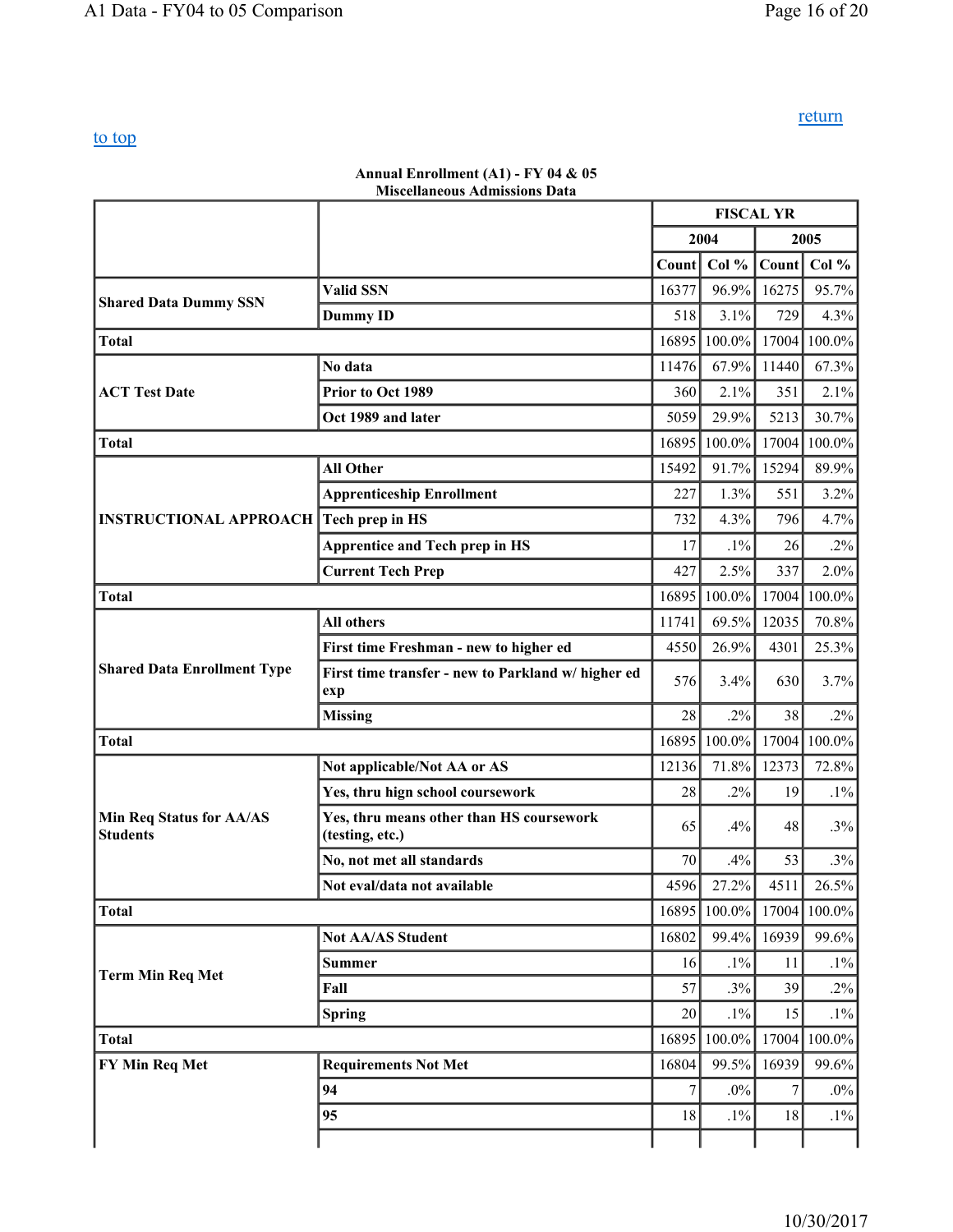|                                     | 96                                                                         |       | $.0\%$                    | $\vert$     | $.0\%$       |
|-------------------------------------|----------------------------------------------------------------------------|-------|---------------------------|-------------|--------------|
|                                     | 97                                                                         | 21    | $.1\%$                    | 13          | $.1\%$       |
|                                     | 98                                                                         | 17    | $.1\%$                    | 9           | $.1\%$       |
|                                     | 99                                                                         | 21    | $.1\%$                    | 14          | $.1\%$       |
| <b>Total</b>                        |                                                                            |       | 16895 100.0% 17004 100.0% |             |              |
|                                     | No.                                                                        | 13315 |                           | 78.8% 14513 | 85.4%        |
| <b>Transfer Plans</b>               | Yes- to a 4-yr college/university                                          | 3580  | 21.2%                     | 2491        | 14.6%        |
| <b>Total</b>                        |                                                                            |       | 16895 100.0%              |             | 17004 100.0% |
|                                     | N <sub>0</sub>                                                             | 8141  |                           | 48.2% 10528 | 61.9%        |
| <b>Signed Declaration of Intent</b> | <b>Yes</b>                                                                 | 8754  | 51.8%                     | 6476        | 38.1%        |
| <b>Total</b>                        |                                                                            |       | 16895 100.0%              |             | 17004 100.0% |
| Source:p:\data\iccb\a1\a1fy05.sps   | Prepared by the Office of Institutional Research and Evaluation; 08 Aug 05 |       |                           |             |              |

## to top

| Crean Hours Attempted and Earned     |                | <b>FISCAL YR</b> |                  |  |
|--------------------------------------|----------------|------------------|------------------|--|
|                                      |                | 2004             | 2005             |  |
|                                      | Mean           | 1.44             | 1.45             |  |
|                                      | <b>Median</b>  | .00.             | .00 <sub>1</sub> |  |
| <b>Summer Credit Hours Attempted</b> | <b>Sum</b>     | 24349.50         | 24616.00         |  |
|                                      | Mode           | .00              | .00              |  |
|                                      | <b>Minimum</b> | .00              | .00              |  |
|                                      | <b>Maximum</b> | 17.00            | 17.00            |  |
|                                      | Mean           | 1.18             | 1.19             |  |
|                                      | Median         | .00              | .00              |  |
| <b>Summer Credit Hours Earned</b>    | Sum            | 19966.00         | 20207.50         |  |
|                                      | Mode           | .00              | .00              |  |
|                                      | <b>Minimum</b> | .00              | .00.             |  |
|                                      | <b>Maximum</b> | 15.00            | 17.00            |  |
|                                      | Mean           | 5.53             | 5.50             |  |
|                                      | Median         | 3.00             | 3.00             |  |
| <b>Fall Credit Hours Attempted</b>   | Sum            | 93397.50         | 93574.50         |  |
|                                      | Mode           | .00              | .00.             |  |
|                                      | <b>Minimum</b> | .00              | .00.             |  |
|                                      | <b>Maximum</b> | 23.00            | 25.00            |  |
| <b>Fall Credit Hours Earned</b>      | Mean           | 4.15             | 4.23             |  |
|                                      | <b>Median</b>  | 1.00             | 2.00             |  |
|                                      | Sum            | 70187.50         | 72009.50         |  |
|                                      | Mode           | .00.             | .00.             |  |
|                                      |                |                  |                  |  |

#### **Annual Enrollment (A1) - FY 04 & 05 Credit Hours Attempted and Earned**

## return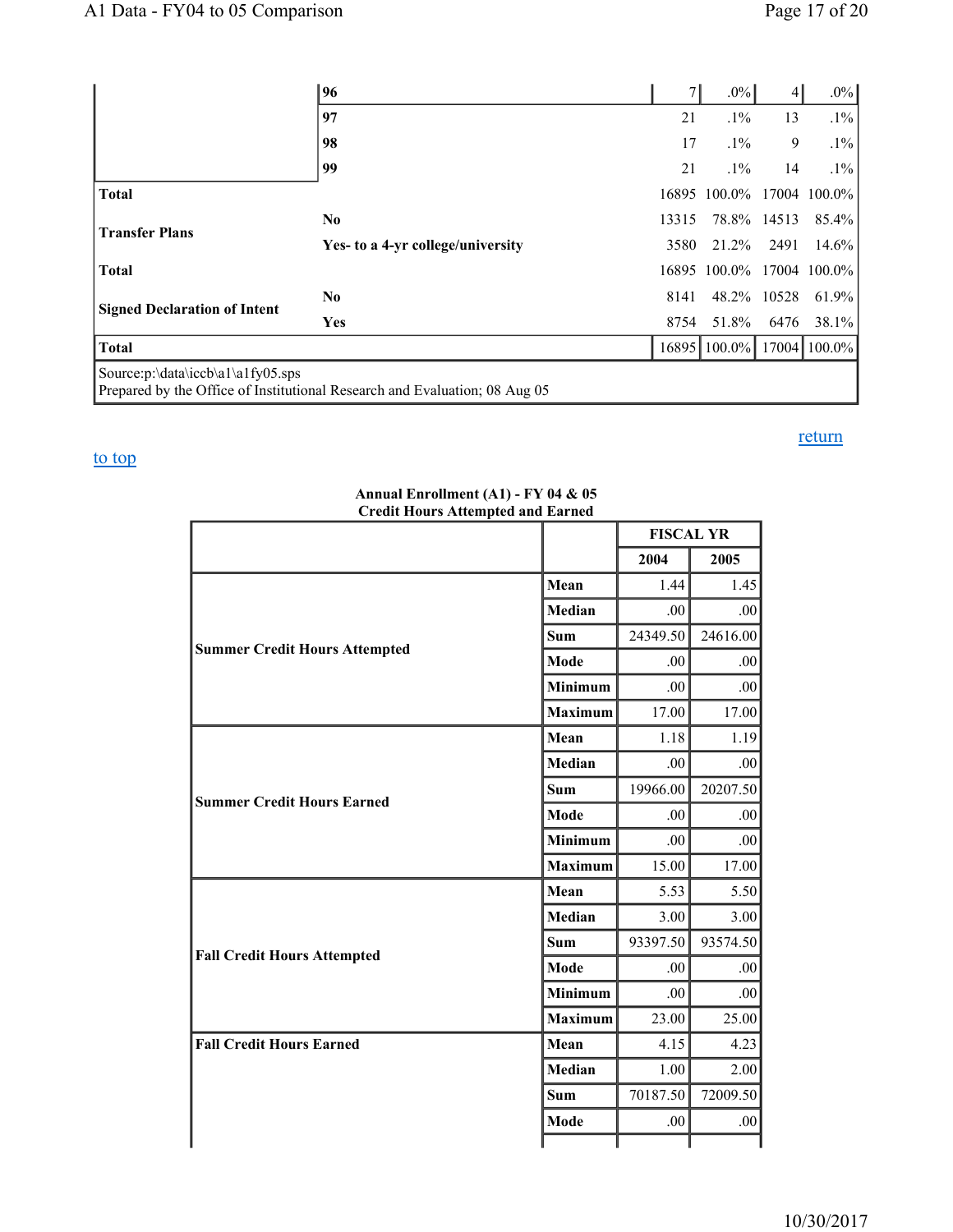|                                             | <b>Minimum</b> | .00.     | .00.     |
|---------------------------------------------|----------------|----------|----------|
|                                             | <b>Maximum</b> | 22.00    | 24.00    |
|                                             | Mean           | 5.26     | 5.17     |
|                                             | Median         | 3.00     | 3.00     |
|                                             | <b>Sum</b>     | 88906.00 | 87903.50 |
| <b>Spring Credit Hours Attempted</b>        | Mode           | .00      | .00      |
|                                             | <b>Minimum</b> | .00.     | .00      |
|                                             | <b>Maximum</b> | 28.00    | 27.00    |
|                                             | Mean           | 3.85     | 3.89     |
|                                             | <b>Median</b>  | .00.     | 1.00     |
|                                             | <b>Sum</b>     | 65082.00 | 66218.50 |
| <b>Spring Credit Hours Earned</b>           | Mode           | .00      | .00      |
|                                             | <b>Minimum</b> | .00.     | .00      |
|                                             | <b>Maximum</b> | 28.00    | 25.00    |
|                                             | Mean           | 1.29     | 1.29     |
|                                             | Median         | .00      | .00      |
| <b>Shared Summer Credit Hours Attempted</b> | Sum            | 21789.50 | 21887.00 |
|                                             | Mode           | .00      | .00      |
|                                             | Minimum        | .00.     | .00      |
|                                             | <b>Maximum</b> | 16.00    | 17.00    |
|                                             | Mean           | 1.09     | 1.10     |
|                                             | Median         | .00.     | .00      |
| <b>Shared Summer Credit Hours Earned</b>    | <b>Sum</b>     | 18463.50 | 18778.50 |
|                                             | Mode           | .00      | .00      |
|                                             | <b>Minimum</b> | .00.     | .00      |
|                                             | <b>Maximum</b> | 15.00    | 17.00    |
|                                             | Mean           | 4.66     | 4.62     |
|                                             | Median         | 3.00     | 3.00     |
| <b>Shared Fall Credit Hours Attempted</b>   | <b>Sum</b>     | 78648.50 | 78507.50 |
|                                             | Mode           | .00.     | .00      |
|                                             | Minimum        | .00.     | .00      |
|                                             | <b>Maximum</b> | 23.00    | 25.00    |
|                                             | Mean           | 3.63     | 3.60     |
|                                             | Median         | .00.     | .00      |
| <b>Shared Fall Credit Hours Earned</b>      | <b>Sum</b>     | 61314.50 | 61204.00 |
|                                             | Mode           | .00.     | .00      |
|                                             | <b>Minimum</b> | .00.     | .00      |
|                                             | <b>Maximum</b> | 22.00    | 24.00    |
| <b>Shared Spring Credit Hours Attempted</b> | Mean           | 4.57     | 4.49     |
|                                             | Median         | 3.00     | 3.00     |
|                                             | <b>Sum</b>     | 77199.00 | 76404.00 |
|                                             | Mode           | .00.     | .00      |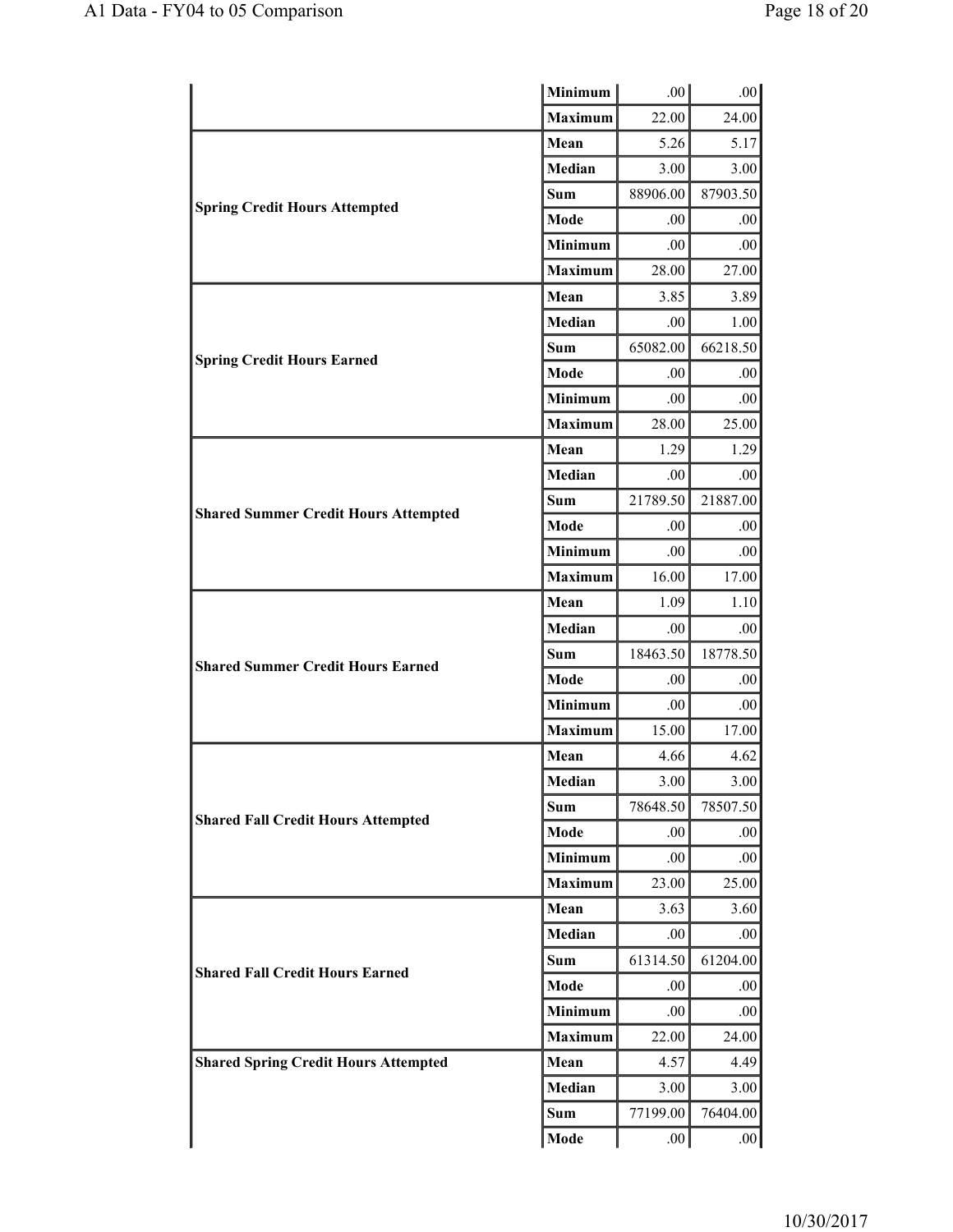|                                                     | Minimum        | .00.           | .00                 |
|-----------------------------------------------------|----------------|----------------|---------------------|
|                                                     | <b>Maximum</b> | 28.00          | 25.00               |
|                                                     | Mean           | 3.49           | 3.45                |
|                                                     | Median         | .00.           | .00.                |
| <b>Shared Spring Credit Hours Earned</b>            | <b>Sum</b>     | 59037.00       | 58669.00            |
|                                                     | Mode           | .00.           | .00                 |
|                                                     | <b>Minimum</b> | .00.           | .00.                |
|                                                     | <b>Maximum</b> | 28.00          | 25.00               |
|                                                     | Mean           | $\theta$       | $\theta$            |
|                                                     | Median         | $\theta$       | 0                   |
|                                                     | <b>Sum</b>     | 5786           | 5675                |
| <b>Shared Data Enrollment Type</b>                  | Mode           | $\overline{0}$ | 0                   |
|                                                     | <b>Minimum</b> | $\theta$       | 0                   |
|                                                     | <b>Maximum</b> | 3              | 3                   |
|                                                     | Mean           | 30.49          | 31.07               |
|                                                     | Median         | 15.00          | 15.00               |
| <b>Shared CUM Credit Hours Earned (ALL SOURCES)</b> | <b>Sum</b>     |                | 515060.59 528357.05 |
|                                                     | Mode           | .00            | .00.                |
|                                                     | <b>Minimum</b> | .00.           | .00                 |
|                                                     | <b>Maximum</b> | 439.00         | 404.34              |
|                                                     | Mean           | 30.54          | 31.14               |
|                                                     | Median         | 15.00          | 15.00               |
| <b>Shared Data Cum Col Lev CH/All Sources</b>       | <b>Sum</b>     |                | 515060.59 528357.05 |
|                                                     | Mode           | .00.           | .00.                |
|                                                     | <b>Minimum</b> | .00.           | .00                 |
|                                                     | <b>Maximum</b> | 439.00         | 404.34              |
|                                                     | Mean           | 22.75          | 23.05               |
|                                                     | Median         | 12.00          | 12.00               |
| <b>Cum College-Level Credit Hours</b>               | <b>Sum</b>     |                | 384286.16 391909.11 |
|                                                     | Mode           | .00            | .00                 |
|                                                     | <b>Minimum</b> | .00            | .00                 |
|                                                     | <b>Maximum</b> | 236.36         | 245.36              |
|                                                     | Mean           | 2.54           | 2.49                |
|                                                     | Median         | 3.00           | 3.00                |
|                                                     | <b>Sum</b>     | 42908.99       | 42309.96            |
|                                                     |                |                | .00                 |
| <b>Cumulative GPA</b>                               | Mode           | 4.00           |                     |
|                                                     | <b>Minimum</b> | .00            | .00                 |